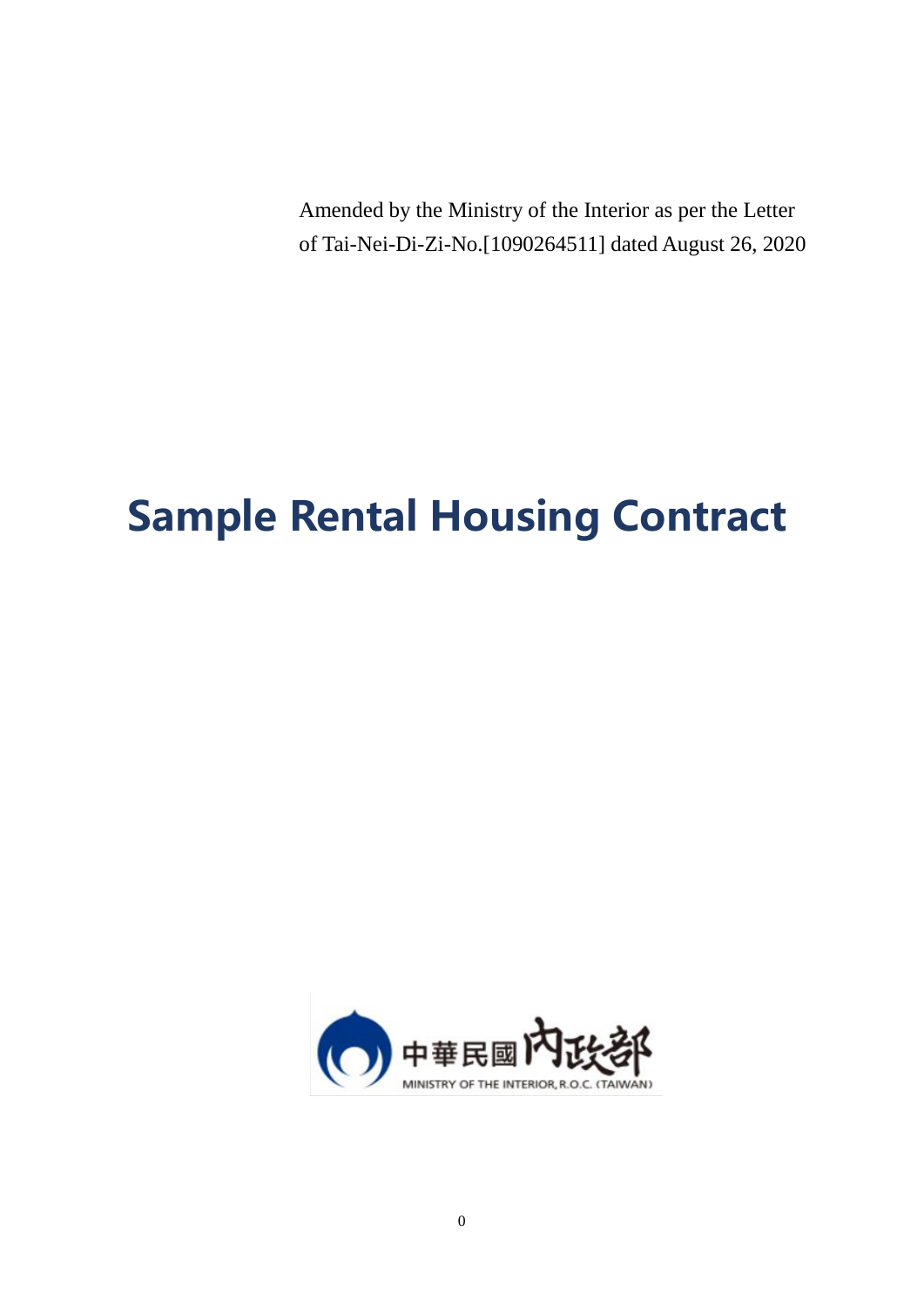## **Sample Rental Housing Contract**

### **Rights to review this Contract**

This Rental housing Contract (hereinafter referred to as "the Contract") was brought back by the Lessee on \_\_\_\_\_\_\_\_\_\_\_\_\_\_\_\_\_\_\_ and to be reviewed for days (the minimum review period is 3 days).

Signature/Seal of the Lessor: \_\_\_\_\_\_\_\_\_\_\_\_\_\_\_\_\_\_\_\_\_\_\_\_\_\_\_\_\_\_\_\_\_\_\_\_\_\_\_\_\_ Signature/Seal of the Lessee: \_\_\_\_\_\_\_\_\_\_\_\_\_\_\_\_\_\_\_\_\_\_\_\_\_\_\_\_\_\_\_\_\_\_\_\_\_\_\_\_\_

|                                                        | This Contract is entered into by and between the parties to the Contract                                                                                         |
|--------------------------------------------------------|------------------------------------------------------------------------------------------------------------------------------------------------------------------|
| (hereinafter referred to as "the Parties"), the Lessee |                                                                                                                                                                  |
|                                                        | and the Lessor $\Box$ [who is $\Box$ the owner $\Box$ a sublessor                                                                                                |
| follows:                                               | (who shall present proof of permission to sublease from the original owner), in<br>consideration of the residential leasing matters. The parties hereby agree as |

### **Article 1 Leased subject**

1. Location of the residential premises (hereinafter referred to as "the Premises")

| (1) Address: Unit ______, _________ Floor, No. ______, Alley ______, Lane                                                                                                                                                                                                                                                                                                                                                                                                 |
|---------------------------------------------------------------------------------------------------------------------------------------------------------------------------------------------------------------------------------------------------------------------------------------------------------------------------------------------------------------------------------------------------------------------------------------------------------------------------|
|                                                                                                                                                                                                                                                                                                                                                                                                                                                                           |
| Township/City/District,                                                                                                                                                                                                                                                                                                                                                                                                                                                   |
| City/County (Site location: Land No.                                                                                                                                                                                                                                                                                                                                                                                                                                      |
| <u>Subsection</u> , Subsection, Section                                                                                                                                                                                                                                                                                                                                                                                                                                   |
| For those premises without an address, please indicate house tax                                                                                                                                                                                                                                                                                                                                                                                                          |
|                                                                                                                                                                                                                                                                                                                                                                                                                                                                           |
| provide a location sketch.                                                                                                                                                                                                                                                                                                                                                                                                                                                |
| (2) Building No. of individual unit: ______________; extent of                                                                                                                                                                                                                                                                                                                                                                                                            |
| ownership: _____; total area: _______ m <sup>2</sup>                                                                                                                                                                                                                                                                                                                                                                                                                      |
| $(1)$ Area of the main building:                                                                                                                                                                                                                                                                                                                                                                                                                                          |
| $\frac{1}{\sqrt{1-\frac{1}{2}}}\text{floor}\frac{m^2}{1-\sqrt{1-\frac{1}{2}}}\text{floor}\frac{1}{\sqrt{1-\frac{1}{2}}}\text{floor}\frac{1}{\sqrt{1-\frac{1}{2}}}\text{floor}\frac{1}{\sqrt{1-\frac{1}{2}}}\text{floor}\frac{1}{\sqrt{1-\frac{1}{2}}}\text{floor}\frac{1}{\sqrt{1-\frac{1}{2}}}\text{floor}\frac{1}{\sqrt{1-\frac{1}{2}}}\text{floor}\frac{1}{\sqrt{1-\frac{1}{2}}}\text{floor}\frac{1}{\sqrt{1-\frac{1}{2}}}\text{floor}\frac{1}{\sqrt{1-\frac{1}{2}}}\$ |
| $\frac{m^2}{2}$ ; totaling $\frac{m^2}{2}$ ; usage: $\frac{m^2}{2}$                                                                                                                                                                                                                                                                                                                                                                                                       |
| (2) Building attachment: usage: _____________; area: ______ m <sup>2</sup>                                                                                                                                                                                                                                                                                                                                                                                                |
| (3) Building No. of common areas: __________; extent of                                                                                                                                                                                                                                                                                                                                                                                                                   |
| ownership: ______; shared area owned: _______ m2                                                                                                                                                                                                                                                                                                                                                                                                                          |
| (4) Parking space: $\Box$ yes ( $\Box$ parking spaces for cars, $\Box$                                                                                                                                                                                                                                                                                                                                                                                                    |
| parking spaces for motorcycles) $\Box$ no                                                                                                                                                                                                                                                                                                                                                                                                                                 |
| (5) Setting of other rights: $\Box$ yes $\Box$ no; if yes, the type of rights:                                                                                                                                                                                                                                                                                                                                                                                            |
| (6) Foreclosure registration: $\Box$ yes $\Box$<br>no                                                                                                                                                                                                                                                                                                                                                                                                                     |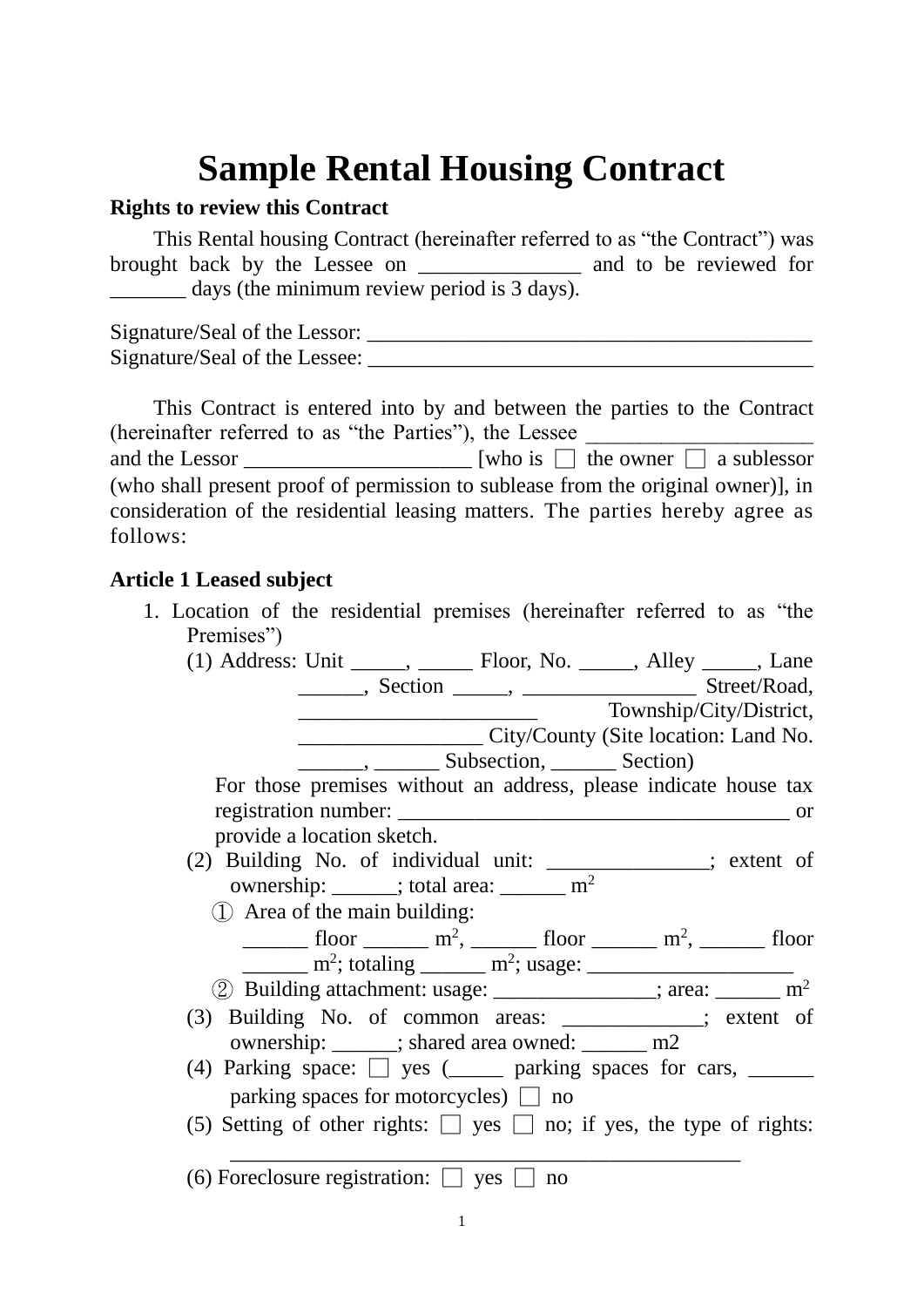### 2. Leased scope

(1) The Premises:  $\Box$  whole  $\Box$  part: \_\_\_\_\_\_\_ floor  $\Box$  Number of rooms:  $\Box$  Room No.  $\Box$ ; area:

m<sup>2</sup> (Please see the leased area marked in the Location and Layout Sketch of the Premises)

- (2) Parking space (leave blank if not applicable):
	- ① Type and assigned number of the parking spaces for cars:

floor above ground/underground  $\Box$  surface parking space  $\Box$  mechanical parking space; assigned number:

- ② Type and assigned number of the parking spaces for motorcycles: \_\_\_\_ floor above ground/underground; assigned number: \_\_\_\_ or refer to the location sketch.
- ③ Timing of use:

 $\Box$  whole day  $\Box$  daytime  $\Box$  nighttime  $\Box$  others  $\Box$ .

(3) Leased auxiliary equipment:

Auxiliary equipment:  $\Box$  yes  $\Box$  no; if yes, please refer to Attachment 1 "Confirmation of the current status of the Premises" .

### **Article 2 Lease period**

The lease period shall commence on  $(date)$  and end on \_\_\_\_\_\_\_\_\_\_\_\_\_\_\_\_\_\_ (date). (The lease period shall be more than 30 days).

### **Article 3 Rent agreement and payments**

|              | The monthly rent payable by the Lessee shall be NT\$                        |  |  |                                                          |                 |
|--------------|-----------------------------------------------------------------------------|--|--|----------------------------------------------------------|-----------------|
|              |                                                                             |  |  | (all currency refers to New Taiwan Dollars hereinafter). |                 |
|              | Totally ___________ month(s) of rent shall be paid for each payment period. |  |  |                                                          |                 |
|              | Rents are due by $\Box$ the _____________ day of each month $\Box$ each     |  |  |                                                          |                 |
|              | payment period. By no excuse can the Lessee delay or refuse any rent        |  |  |                                                          |                 |
|              | payment. By no excuse can the Lessor request any rent increase during the   |  |  |                                                          |                 |
| lease term.  |                                                                             |  |  |                                                          |                 |
|              | Rent payment methods: $\Box$ cash $\Box$ wire transfer: financial           |  |  |                                                          |                 |
| institution: |                                                                             |  |  |                                                          | ; account name: |
|              |                                                                             |  |  | $\therefore$ account number:                             |                 |
|              |                                                                             |  |  | $otherwise:$ ________________.                           |                 |

### **Article 4 Security deposit agreement and refund**

The Parties agree that the security deposit shall be -month rent, totaling NT\$\_\_\_\_\_\_\_\_\_\_\_\_\_\_\_ (not greater than the total amount of two-month rent). The Lessee shall pay such deposit to the Lessor upon execution of this Contract.

Upon expiry of the lease period or termination of the Contract, unless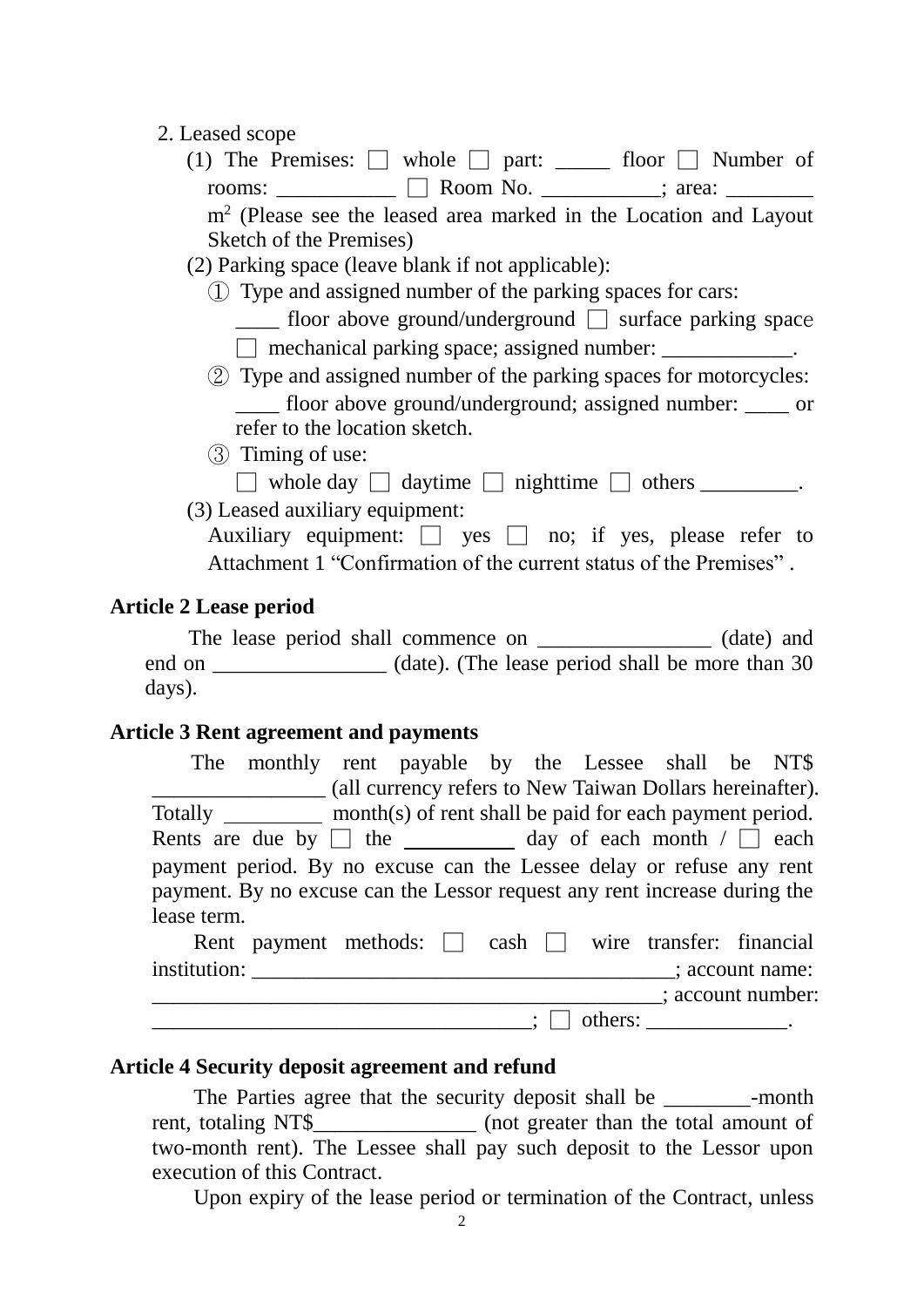otherwise under the circumstances of rent deductions as set forth in Paragraph 4 of Article 11, Paragraph 3 of Article 13, Paragraph 4 of Article 14, and Paragraph 2 of Article 18, the Lessor shall refund the security deposit set forth in the preceding paragraph or the net deposit, after deduction of debts incurred under the Contract, to the Lessee upon the surrender of the Premises by the Lessee.

### **Article 5 Relevant charges during the lease period**

Relevant charges incurred when using the Premises during the lease period shall be handled as agreed below:

(1) Property management fees:

 $\Box$  to be borne by the Lessor

 $\Box$  to be borne by the Lessee

Related to housing: NT\$ \_\_\_\_\_\_\_\_\_\_\_ per month.

Related to parking space: NT\$ \_\_\_\_\_\_\_\_\_\_ per month.

In case of an increase in such fees due to reasons not attributable to either one of the Parties during the lease period, the Lessee shall pay up to 10% of the additional fees; whereas in case of a decrease in such fees, the Lessee shall pay the adjusted lower fees.

□ others:

(2) Water charges:

- $\Box$  to be borne by the Lessor
- $\Box$  to be borne by the Lessee
- □ others:

(3) Electricity charges:

 $\Box$  to be borne by the Lessor

 $\Box$  to be borne by the Lessee (Note: In the case of shared housing and that electricity consumption readings are agreed by the Parties to be adopted as cost sharing bases, the Lessee shall be liable for NT\$\_\_\_\_\_\_\_\_\_\_\_\_\_\_\_\_ /kWh during summer months and NT\$ /kWh outside summer months, provided that the charges do not exceed the unit prices per kWh in the highest rate bracket for the incurring month as set by TaiPower Company.)

(4) Gas charges:

 $\Box$  to be borne by the Lessor

 $\Box$  others:

- $\Box$  to be borne by the Lessee
- $\Box$  others:

(5) Internet charges: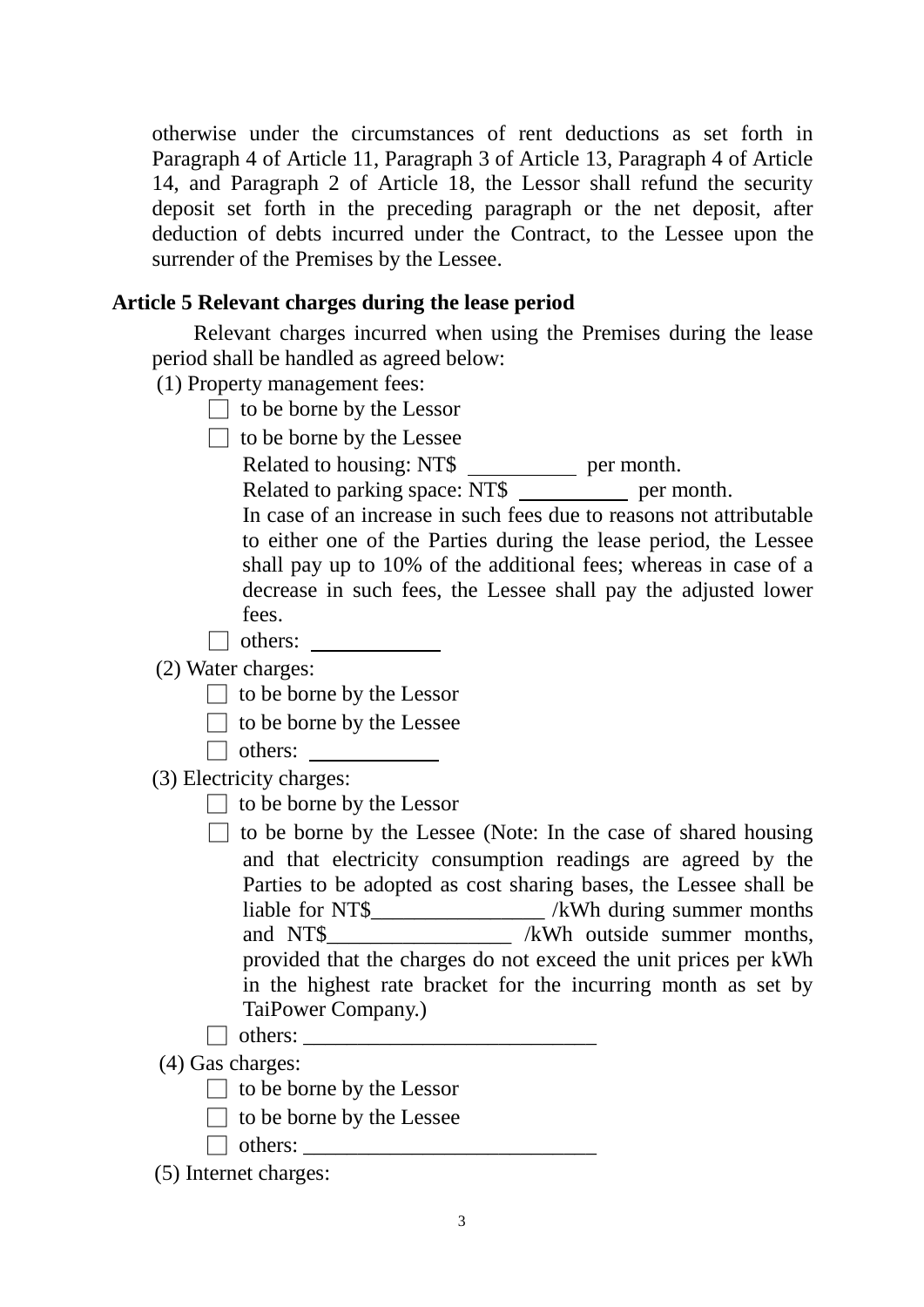$\Box$  to be borne by the Lessor

 $\Box$  to be borne by the Lessee

 $\Box$  others:

(6) Other charges and payment methods thereof: \_\_\_\_\_\_\_\_\_\_\_\_\_\_\_\_\_\_\_

### **Article 6 Tax burdens**

Any taxes charges related to this Contract shall be handled as agreed below:

1.House taxes and land value taxes shall be borne by the Lessor;

2. Notary fees NT\$ \_\_\_\_\_\_\_\_\_\_\_, on the notarization of the Contract if agreed by the Parties, shall be:

 $\Box$  borne by the Lessor.

 $\Box$  borne by the Lessee.

 $\Box$  equally borne by the Parties.

□ others: \_\_\_\_\_\_\_\_\_\_\_\_\_\_\_\_\_\_\_\_\_\_\_\_\_\_\_

3.Other taxes and payment methods : \_\_\_\_\_\_\_\_\_\_\_\_\_\_\_\_\_\_\_

### **Article 7 Restrictions on the use of the Premises**

The Premises shall be used for residential purpose only. Lessee shall not change the designated purpose of the Premises.

The Lessee agrees to abide by the condominium regulations or any other stipulations set for the residents. No illegal use or storage of any explosive or flammable materials is allowed.

The Lessee shall sublease, lend, or offer by any other means the Premises, in whole or in part, for use by other parties, or to transfer the lease to others with the consent of the lessor.

If the lessor agrees to sublease in the preceding paragraph, a consent letter shall be issued (as shown in Attachment 2) to indicate the scope and duration of the agreement to sublease and the reasons for termination of contract for the lessee to remind the sublessee when subleasing.

### **Article 8 Repairs and maintenance**

Where there are any damages to the Premises or auxiliary equipment, the Lessor shall be liable for such repairs, unless otherwise agreed by the Parties, applicable to customary practices, or such damages are attributable to the Lessee.

Where such damages shall be borne by the Lessor as set forth in the preceding paragraph, the Lessee shall urge the Lessor for repairs by a specified deadline. If the Lessor fails to repair such damages by the deadline specified by the Lessee, the Lessee shall be entitled to carry out the repairs on one's own and request the Lessor for reimbursement of the costs incurred or deduct the costs from the rent as provided under Article 3.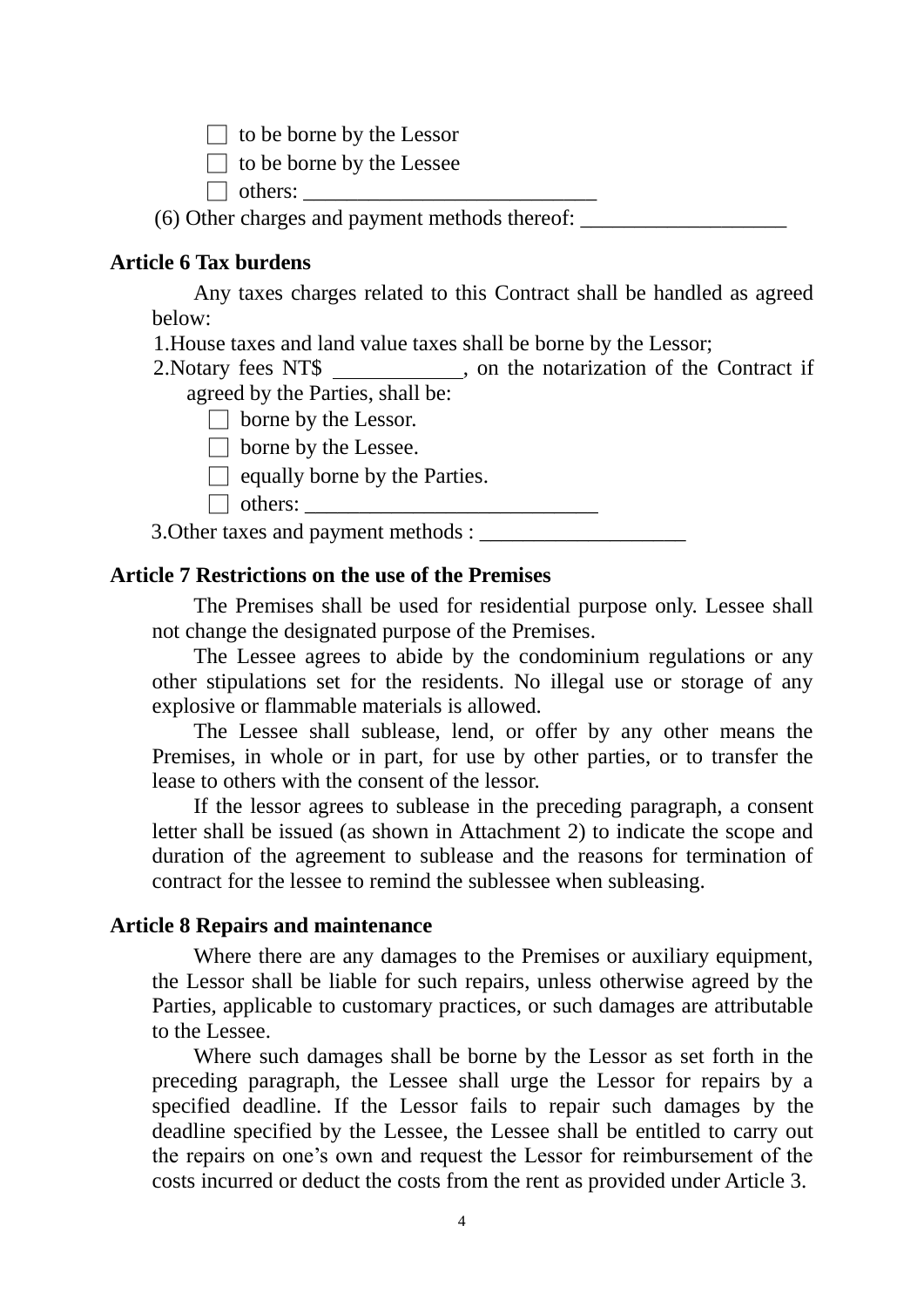Where the Lessor shall conduct necessary repairs and maintenance of the Premises, the Lessor shall give prior notices to the Lessee who shall not refuse the Lessor's requests without justifiable reasons.

During the abovementioned repairs and maintenance, the Lessee shall be entitled to request the Lessor for rent deduction in part or in whole if a part or the whole of the Premises becomes unsuitable for habitation or use.

### **Article 9 Interior renovation**

Where the Lessee requires interior renovation, approval shall be obtained from the Lessor and relevant regulations shall be observed to proceed with such renovation; no adverse effects shall be made to the structural safety of the original construction.

Where the Lessee's request for interior renovation is approved by the Lessor, the Lessee shall be liable for repairing any damages incurred during the renovation and/or addition.

Upon surrendering the Premises under the conditions set forth in Paragraph 1 hereof, the Lessee shall  $\Box$  be liable for restoring the Premises back to their original condition /  $\Box$  return the Premises as is /  $\Box$  meet other requirements:

### **Article 10 Obligations and liability of the Lessor**

The Lessor shall present the supporting documents of the right to lease out the Premises as well as the Lessor's own identification card or other documents that prove the Lessor's identity for the Lessee to verify.

The Lessor shall hand over to the Lessee the Premises suitable for habitation and use as agreed, and shall maintain the suitability of the Premises for habitation and use during the lease period.

Prior to entering into the Contract, the Lessor shall first advise the Lessee of items and scope of the repairs and maintenance to be borne by the Lessee, if any (as shown in Attachment 3), whereas the Lessee shall acknowledge such advice. Without proper advice or acknowledgement of such repairs and maintenance, the Lessor shall be liable for such repairs and maintenance, and shall provide contact information in case repair is required.

#### **Article 11 Obligations and liability of the Lessee**

When signing this Contract, the Lessee shall present the Lessee's own identification card or other documents that prove the Lessee's identity for the Lessor to verify.

The lessee shall be bound to maintain and use the Premises with the care of a good administrator.

The Lessee shall be liable for damages if the Lessee violates the said obligations and causes damages to or losses of the Premises, except in the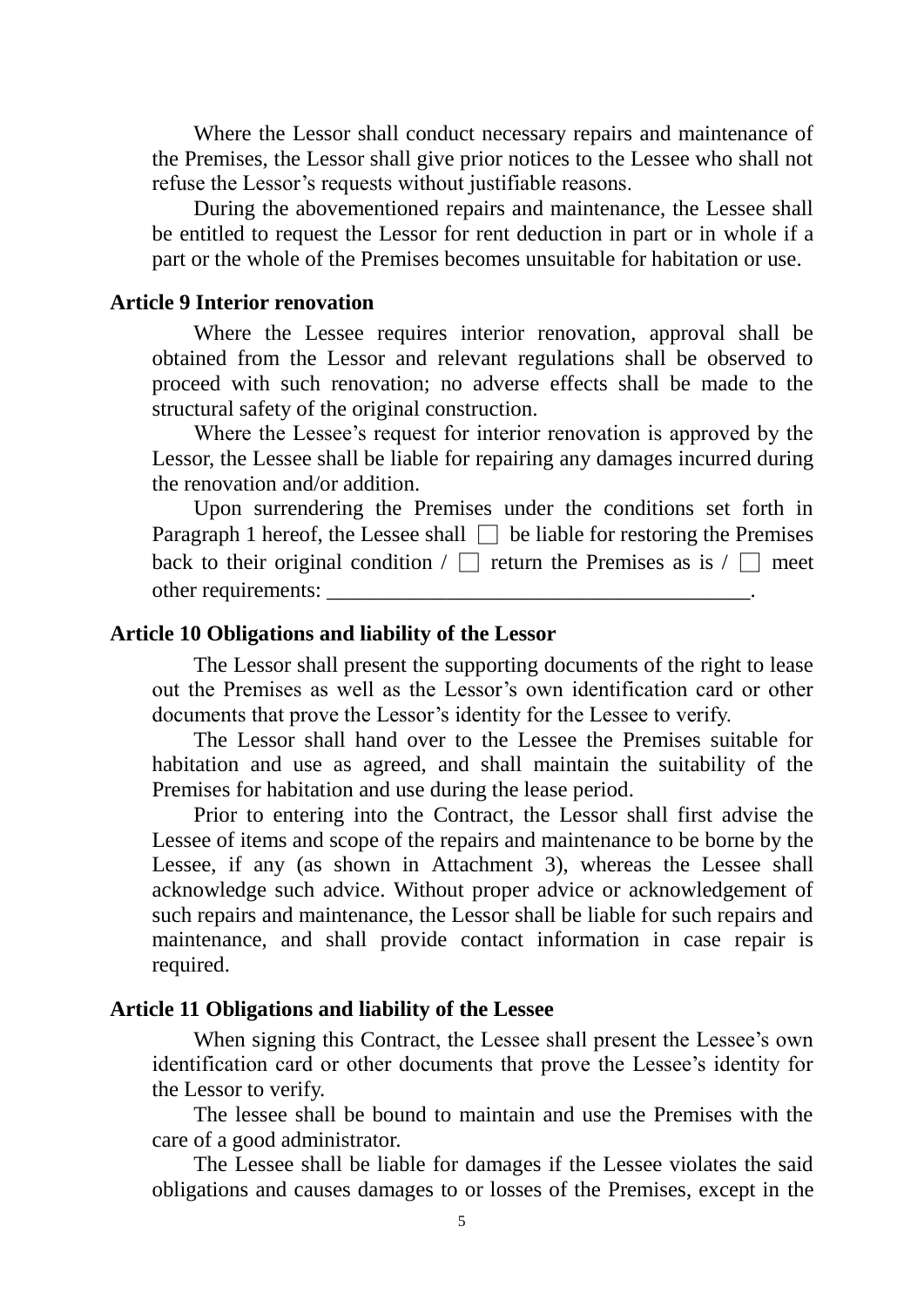case where alterations or damages are incurred during the use of or entitlement to the Premises by the Lessee as agreed or as per the nature of the Premises.

Where the Lessee shall be liable for any damages as set forth in the preceding paragraph, the Lessee's liabilities shall be offsetable from the security deposit as provided in Paragraph 1 of Article 4. If the deposit is deficient for the owing deduction, the Lessor shall be entitled to request the Lessee to pay for the shortfall.

Where the Lessee is approved by the Lessor for sublease of the Premises, the Lessee shall enter into a sublease Contract with the Sublessee provided that the sublease scope and sublease period do not exceed those approved by the Lessor. As well, the Lessee shall notify the Lessor, in writing within 30 days after executing the sublease Contract, of the sublease scope, sublease period, and the Sublessee's name and correspondence address.

### **Article 12 Partial nullification of the Premises**

During the lease period, due to reasons not attributable to the Lessee, part of the Premises is destroyed, the Lessee may request a reduction of the rent for the part destroyed.

### **Article 13 Arbitrary termination of this Contract**

Other than the premature termination of the Contract as provided in Articles 16 and 17, the Parties  $\Box$  may  $\Box$  shall not terminate this Contract prior to the expiry of the Contract.

Where a premature termination of the Contract arises as provided, either party of the Parties shall give a one-month advance notice to the other party. Failing to provide such an advance notice, the party terminating the Ageement straight shall compensate the other party up to one-month rent as a penalty.

Where the Lessee shall compensate the penalty as set forth in the preceding paragraph may be taken to discharge from the security deposit as provided in Paragraph 1 of Article 4. If the deposit is deficient for the owing deduction, the Lessor shall be entitled to request the Lessee to pay for the shortfall.

Upon terminating the Contract under the conditions set forth in Paragraph 1 hereof, the Lessor shall refund the rent collected in advance to the Lessee.

#### **Article 14 Return of the Premises**

Immediately upon expiry of the lease period or termination of the Contract, the Lessor shall settle with the Lessee any rents and relevant charges as agreed in Article 5, whereas the Lessee shall return to the Lessor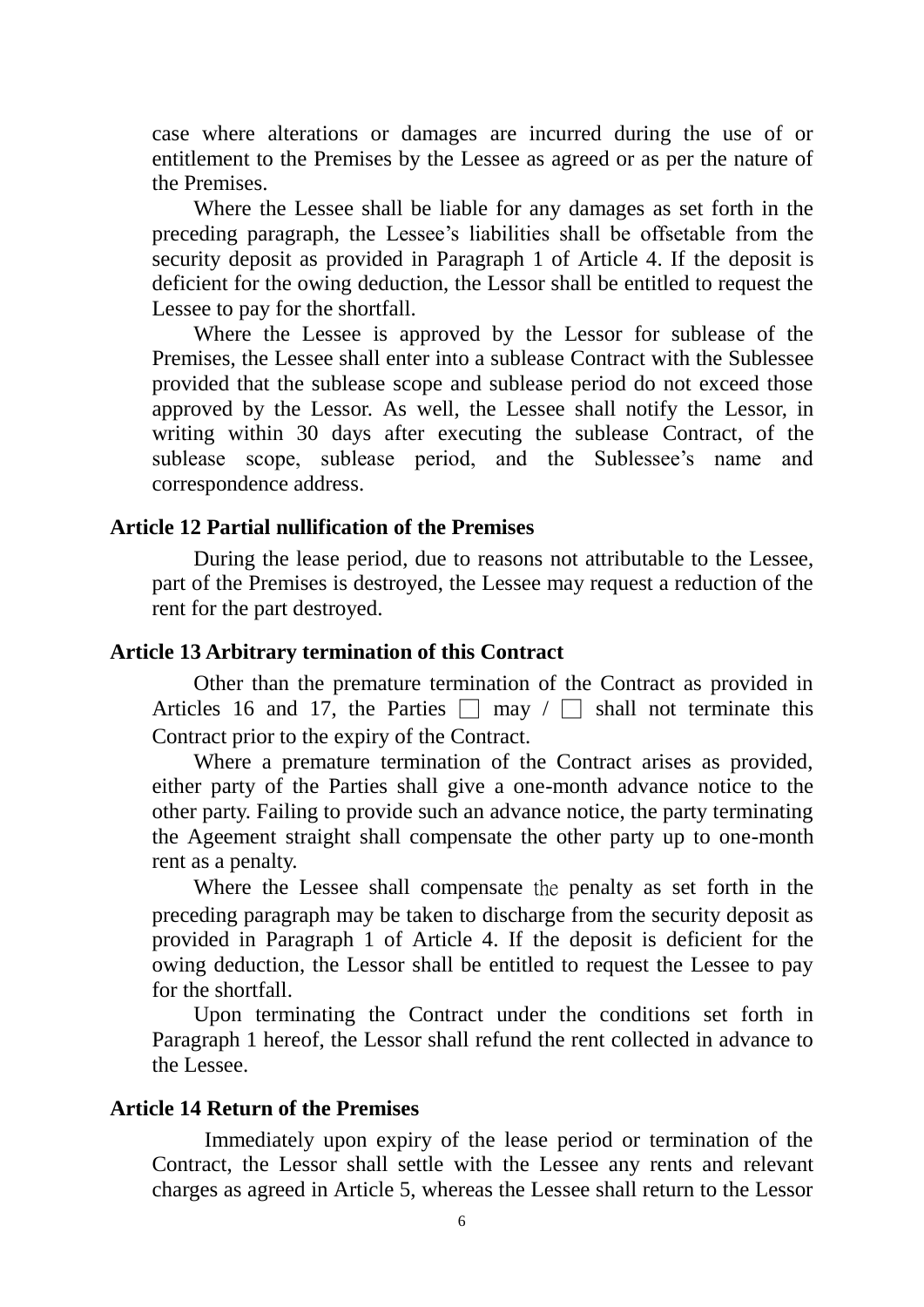the Premises along with any auxiliary equipment as well as complete a handover inspection procedure and household deregistration or other kinds of deregistration.

For the purpose of returning the Premises as prescribed in the preceding paragraph, if either party fails to participate in the joint handover inspection within the required time limits despite the other party's request giving a specified deadline, the handover inspection shall be deemed completed.

If the Lessee fails to return the Premises as agreed under Paragraph 1 of this Article, the Lessor shall immediately make it known to the Lessee that the Contract shall not continue on an indefinite term and request the Lessee to pay an amount equivalent to the rent payable for the Lessee's past-due occupancy, including the current month, on a monthly basis (or on a daily basis in case of a period less than a month) until the Lessee returns the Premises.

Where the Lessee shall be liable for any outstanding rent payable and relevant charges as agreed in Article 5 as set forth in the preceding paragraph, the Lessee's liabilities shall be offsetable from the security deposit as provided in Paragraph 1 of Article 4 by the Lessor. If the deposit is deficient for the owing deduction, the Lessor shall be entitled to request the Lessee to pay for the shortfall.

### **Article 15 Transfer of the ownership of the Premises**

This Contract continues to exist to the transferee even if the Lessor transfers the ownership of the Premises to a third party after the Lessor delivered the Premises and during the occupancy by the Lessee.

In the event of transfer of ownership as mentioned in the preceding paragraph, the Lessor shall hand over the security deposit and the rent collected in advance to the Transferee, and notify the Lessee accordingly in writing.

The provisions of the preceding two paragraphs shall not be applicable to this Contract if the Contract has not been notarized and involves an Contract term more than five years.

### **Article 16 Early termination of this Contract by the Lessor**

 The Lessor shall be entitled to make an early termination of this Contract, whereas the Lessee shall not request any compensations, under any of the following circumstances during the lease period:

1. Where the Lessor requires to reconstruct the Presmises.

- 2. Where the Lessee has failed to pay overdue rents amounting to two months' rent despite the Lessor's request specifying a deadline for the payment.
- 3. Where the Lessee has failed to pay overdue property management fees or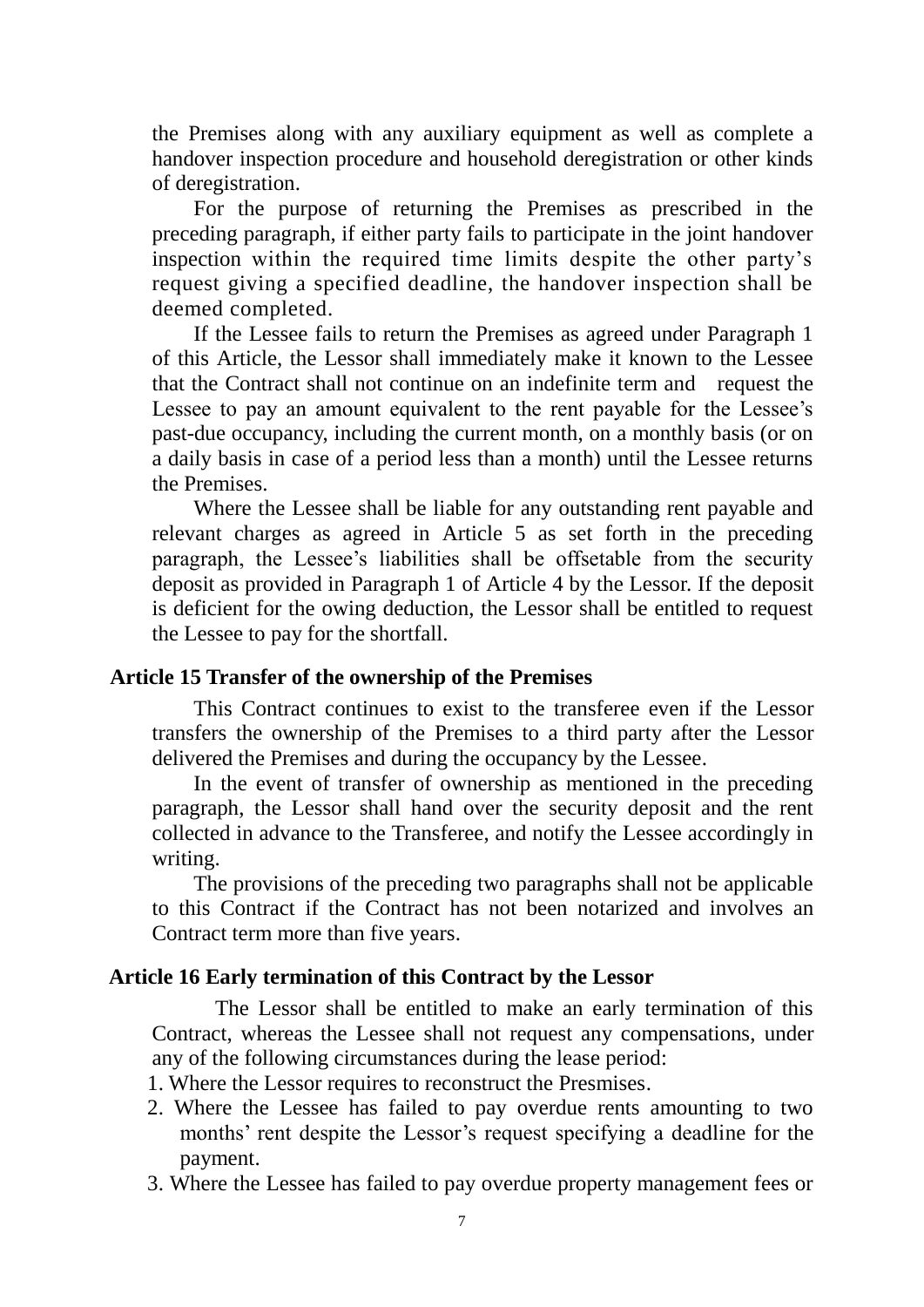other charges up to an amount equivalent to two months' rent, despite the Lessor's request specifying a deadline for the payment.

- 4. Where the Lessee violates the provisions of Paragraph 1 of Article 7 by arbitrarily changing the use of the Presmises , despite the Lessor's dissuasion.
- 5. Where the Lessee violates the provisions of Paragraph 2 of Article 7 by using or storing explosive or flammable materials illegally, despite the Lessor's dissuasion.
- 6. Where the Lessee violates the provisions of Paragraph 3 of Article 7 by arbitrarily subleasing the Premises or transfering the Lessee's rights to other parties.
- 7. Where the Lessee damages the Premises or auxiliary equipment without repairing the Premises or making corresponding compensation, despite the Lessor's request specifying a deadline for repair.
- 8. Where the Lessee violates the provisions of Paragraph 1 of Article 9 by performing interior renovation without the consent of the Lessor, despite the Lessor's dissuasion.
- 9. Where the Lessee violates the provisions of Paragraph 1 of Article 9 by failing to carry out interior renovation in accordance with relevant laws and regulations, despite the Lessor's dissuasion.
- 10. Where the Lessee violates the provisions of Paragraph 1 of Article 9 by damaging the structural safety of the original building during performance of the interior renovation.

The Lessor makes an early termination of the Contract in the preceding paragraphs shall notify the Lessee in writing attaching relevant supporting evidence within the time limits as prescribed below. However, those who terminate in accordance with the provisions of paragraphs 5 and 10 of the preceding paragraph may not notify in advance:

- 1. For those terminated in accordance with the provisions of paragraphs 1, three months before the termination.
- 2. The terminations in accordance with the provisions of paragraphs 2 to 4 and paragraphs 6 to 9 of the preceding paragraph, 30 days before the termination

### **Article 17 Early termination of this Contract by the Lessee**

During the lease period, the Lessee shall be entitled to make an early termination of this Contract due to unsuitability of the Primeses for habitation, whereas the Lessor shall not request any compensations, under any of the following circumstances:

- 1. Where the Lessor has failed to perform necessary repair to the Premises when the Premises become unsuitable for habitation as agreed, despite the Lessee's request specifying a deadline for repair.
- 2. Where a part of the Premises becomes nullified due to reasons not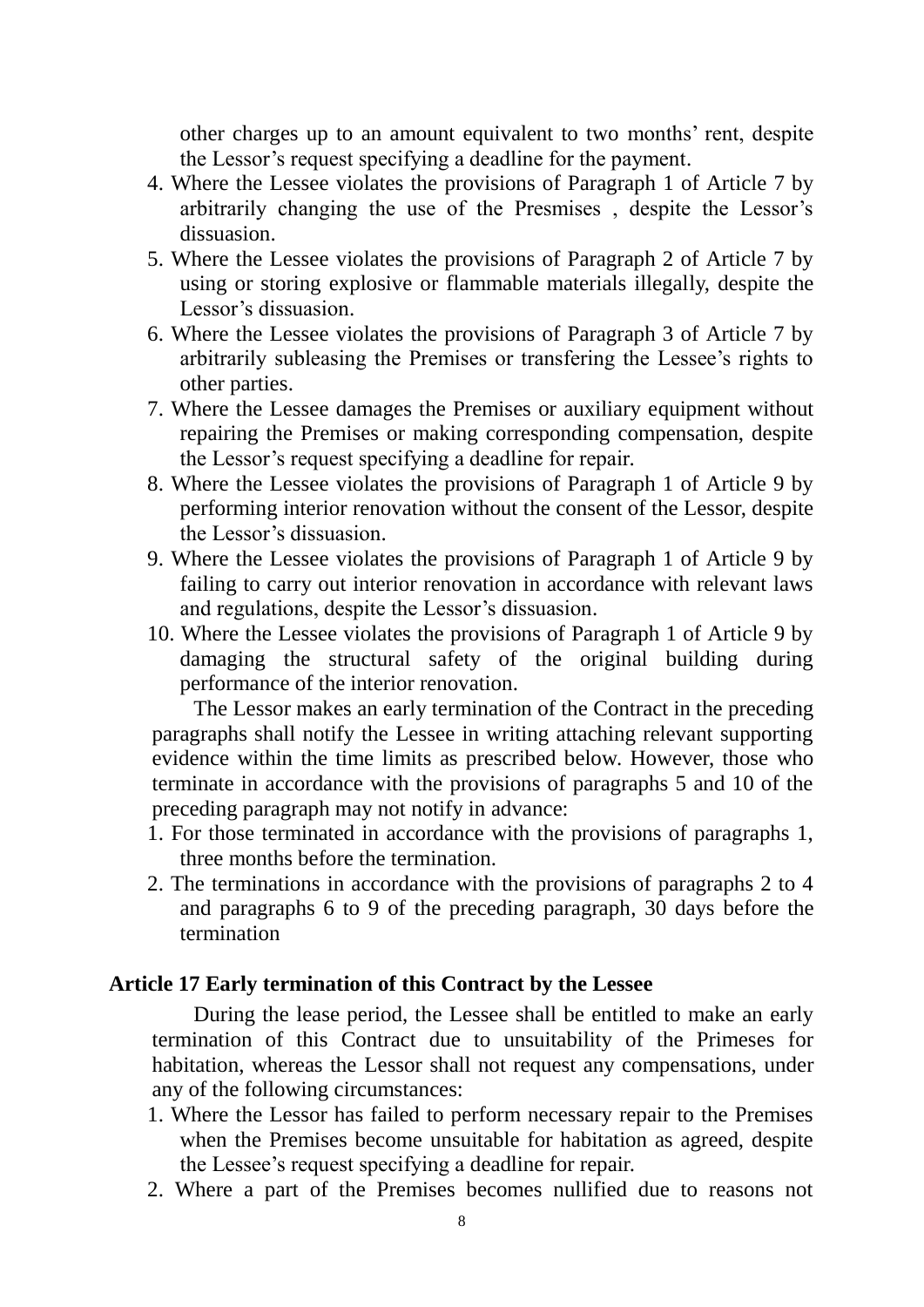attributable to the Lessee, and the rest of the Premises fails to serve the purpose of the lease.

- 3. Where the Premises are defective and endanger the safety or health of the Lessee or the Lessee' cohabitant(s); the same applies even if the Lessee has has known the defect or abandoned the right to terminate the lease when signing the contract.
- 4. Where the Lessee is in need of long-term recuperation due to illness or accident.
- 5. Where a third party is claiming its rights on the Premises such that the Lessee can no longer use the Premises for residential purpose as agreed.

Where the Lessee makes an early termination of the Contract in accordance with the provisions of the preceding paragraphs, the Lessee shall notify the Lessor in writing attaching relevant supporting evidence 30 days prior to the termination of the Contract. However, where such early termination arises in accordance with the provisions of paragraphs 3, the Lessee is not required to give prior notice to the Lessor.

If the Lessee passes away, the Lessee's successor shall be entitled to request termination of the Contract.The notice period and method shall be applied by the preceding paragraph.

### **Article 18 Disposal of items left behind**

Upon termination of the leasing relationship, when a handover procedure is or is deemed completed according to Article 14, items left behind by the Lessee shall be deemed abandoned by the Lessee unless otherwise agreed by the Parties, provided that the Lessee has failed to retrieve such items despite the Lessor's notice specifying a deadline for item retrieveal;

Costs incurred by the Lessor for disposal of the items left behind by the Lessee shall be deductible from the security deposit as provided in Paragraph 1 of Article 4. If the deposit is deficient for the owing deduction, the Lessor shall be entitled to request the Lessee to pay for the shortfall.

### **Article 19 Service and delivery of notices**

Unless otherwise provided by this Contract, the notices between the Lessor and the Lessee shall be served at the addresses stated in this Contract if sent by post.

If a notice cannot be served at either party's address due to the failure to notify the other party of a change of address, the date of first postal delivery shall be deemed the date of notice service.

In addition to the service method by post as provided in Paragraph 1 hereof, the Parties agree that notice may be served via  $\Box$  e-mail (at:  $\Box$ ) /  $\Box$  Mobile SMS /  $\Box$  instant

messaging Apps (for text display).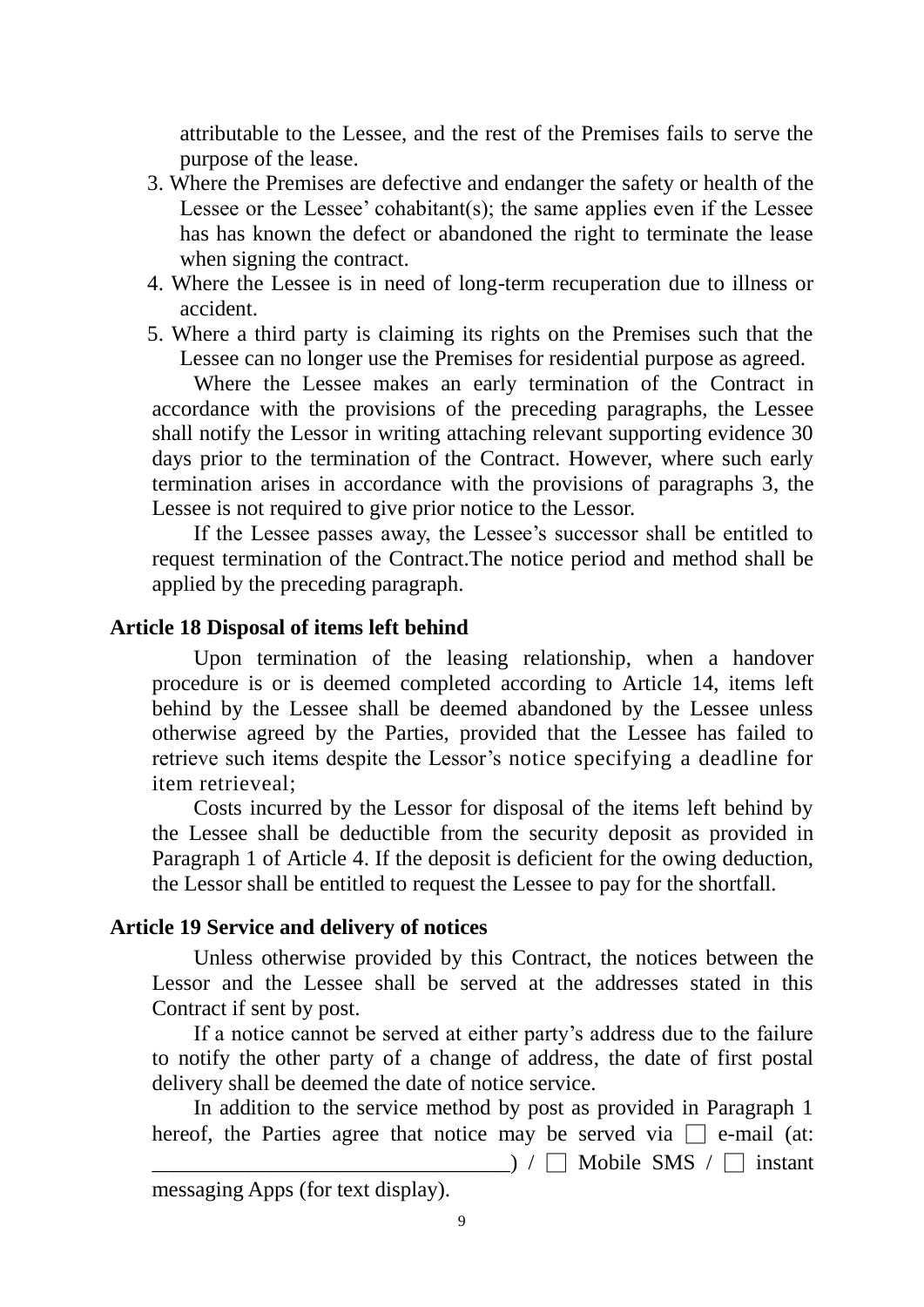### **Article 20 Settlement of doubts**

Where any doubts arise from the terms of this Contract, interpretations shall be made in favor of the Lessee.

### **Article 21 Other Contracts**

The Parties agree  $\Box$  to notarize /  $\Box$  not to notarize this Contract.

Where this Contract is notarized, the Parties  $\Box$  do not agree /  $\Box$ agree to provide in the notarial certificate the compulsory enforcement for the following matters:

- $\Box$  1. Where the Lessee fails to return the premises after the expiry of the lease period.
- $\Box$  2. Where the Lessee fails to pay any overdue rents, fees and charges; to imburse any property management fees paid by the Lessor or the owner of the Premises on behalf of the Lessee; or to pay the amount payable due to violation of this Contract.
- $\Box$  3. Where the Lessor shall but fails to refund the security deposit, in whole or in part, upon expiry of the lease period or termination of the Contract.

Where any guarantor(s) is/are involved in the compulsory enforcement for monetary liabilities as provided in the notarial certificate, the guarantor(s) shall be subject to Subparagraph(s) \_\_\_\_\_\_\_\_\_\_\_\_\_\_\_\_\_ of the latter part of the preceding paragraph.

### **Article 22 Effectiveness of the Contract and relevant Attachmentes**

This Contract shall become effective on the date of execution. Each party shall retain one original copy of this Contract, respectively.

The advertisements and relevant Attachmentes of this Contract shall be deemed an integral part of this Contract.

### **Article 23 Handling of matters not covered**

Any matters not covered in this Contract shall be settled in a fair manner based on applicable laws and regulations, customary practices, and the principles of equality, reciprocity, honesty, and credibility.

Attachmentes:

- $\Box$  Photocopy of the title deed of the building or other supporting document that proves the rights to lease the building
- $\Box$  Photocopy of the occupancy permit
- $\Box$  Photocopies of the ID cards of the Parties
- $\Box$  Photocopy of the ID card(s) of the guarantor(s)
- $\Box$  Power of Attorney for the representative to execute this Contract
- $\Box$  Confirmation of the current status of the Premises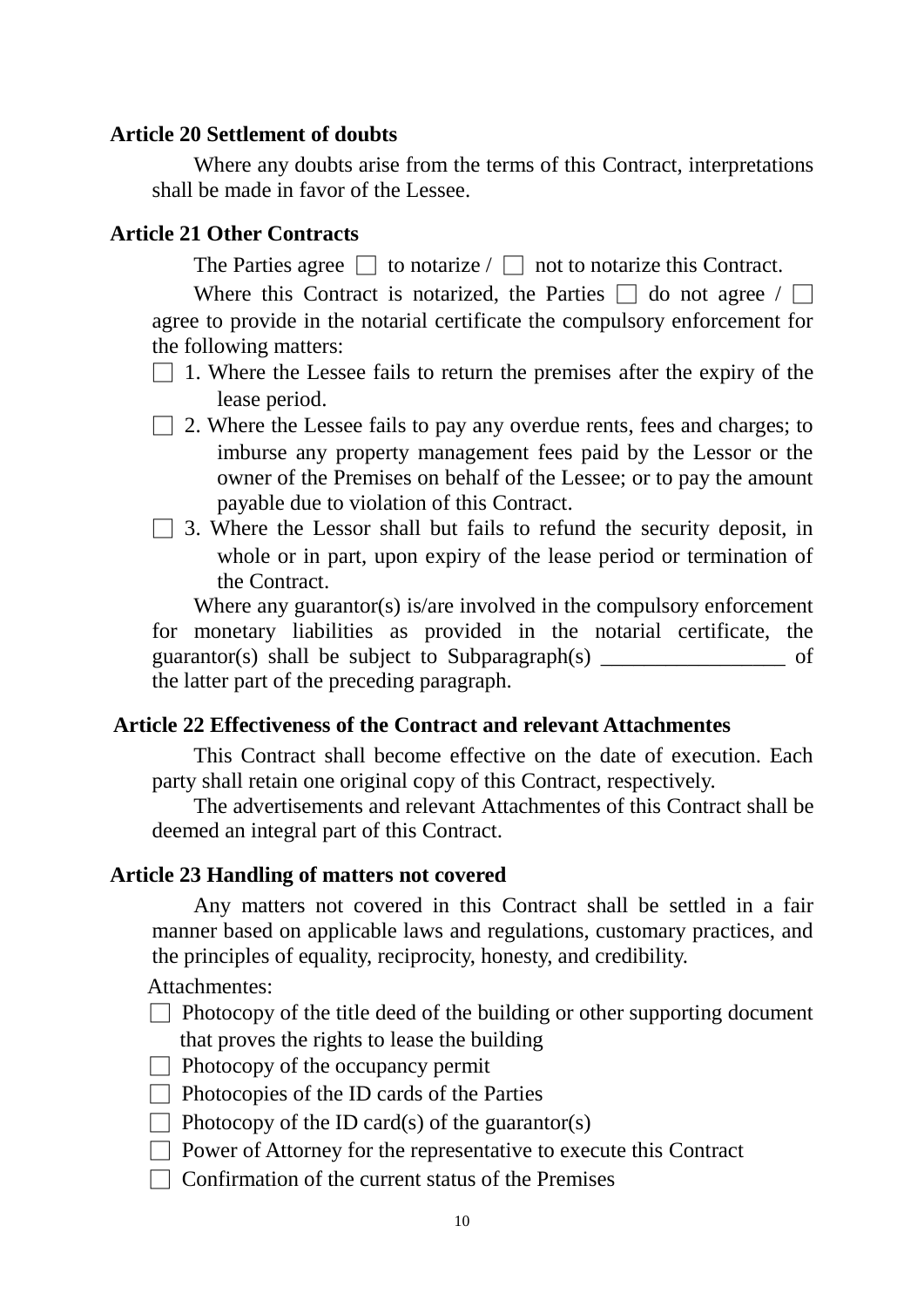□ Letter of Consent by the Lessor on the sublease scope, the sublease period, and causes for termination of this Contract  $\Box$  Letter of Acknowledgement by the Lessee on items and scope of the repairs and maintenance borne by the Lessee  $\Box$  List of auxiliary equipment  $\Box$  Location and Layout Sketch of the Premises  $\Box$  Others (building survey maps, photos of current interior conditions, Tax [Statements,](http://terms.naer.edu.tw/detail/1506803/?index=1) etc.) **The Parties to the Contract The Lessor:** Name: \_\_\_\_\_\_\_\_\_\_\_\_\_\_\_\_\_\_\_\_\_\_\_\_\_\_\_\_ Signature/Seal: \_\_\_\_\_\_\_\_\_\_\_\_\_\_ ID number/ Business administration number (BAN): \_\_\_\_\_\_\_\_\_\_\_\_\_\_\_\_\_\_\_ Household registration address/ business registration address: \_\_\_\_\_\_\_\_\_\_\_\_\_\_\_\_\_\_\_\_\_\_\_\_\_\_\_\_\_\_\_\_\_\_\_\_\_\_\_\_\_\_\_\_\_\_\_\_\_\_\_\_\_\_\_\_\_\_\_\_\_ Correspondence address: \_\_\_\_\_\_\_\_\_\_\_\_\_\_\_\_\_\_\_\_\_\_\_\_\_\_\_\_\_\_\_\_\_\_\_\_\_\_\_\_\_\_\_\_\_\_\_ Telephone: \_\_\_\_\_\_\_\_\_\_\_\_\_\_\_\_\_\_\_\_\_\_\_\_\_\_\_\_\_\_\_\_\_\_\_\_\_\_\_\_\_\_\_\_\_\_\_\_\_\_\_\_ **The Lessee:** Name: \_\_\_\_\_\_\_\_\_\_\_\_\_\_\_\_\_\_\_\_\_\_\_\_\_\_\_\_ Signature/Seal: \_\_\_\_\_\_\_\_\_\_\_\_\_\_ ID number/ Business administration number (BAN): \_\_\_\_\_\_\_\_\_\_\_\_\_\_\_\_\_\_\_ Household registration address/ business registration address: \_\_\_\_\_\_\_\_\_\_\_\_\_\_\_\_\_\_\_\_\_\_\_\_\_\_\_\_\_\_\_\_\_\_\_\_\_\_\_\_\_\_\_\_\_\_\_\_\_\_\_\_\_\_\_\_\_\_\_\_\_ Correspondenceaddress: \_\_\_\_\_\_\_\_\_\_\_\_\_\_\_\_\_\_\_\_\_\_\_\_\_\_\_\_\_\_\_\_\_\_\_\_\_\_\_\_\_\_\_\_\_\_\_ Telephone: \_\_\_\_\_\_\_\_\_\_\_\_\_\_\_\_\_\_\_\_\_\_\_\_\_\_\_\_\_\_\_\_\_\_\_\_\_\_\_\_\_\_\_\_\_\_\_\_\_\_\_\_ **The guarantor:** Name: \_\_\_\_\_\_\_\_\_\_\_\_\_\_\_\_\_\_\_\_\_\_\_\_\_\_\_\_ Signature/Seal: \_\_\_\_\_\_\_\_\_\_\_\_\_\_ ID number/ Business administration number (BAN): Household registration address/ business registration address: \_\_\_\_\_\_\_\_\_\_\_\_\_\_\_\_\_\_\_\_\_\_\_\_\_\_\_\_\_\_\_\_\_\_\_\_\_\_\_\_\_\_\_\_\_\_\_\_\_\_\_\_\_\_\_\_\_\_\_\_\_ Correspondence address:  $\frac{1}{2}$  ,  $\frac{1}{2}$  ,  $\frac{1}{2}$  ,  $\frac{1}{2}$  ,  $\frac{1}{2}$  ,  $\frac{1}{2}$  ,  $\frac{1}{2}$  ,  $\frac{1}{2}$  ,  $\frac{1}{2}$  ,  $\frac{1}{2}$  ,  $\frac{1}{2}$  ,  $\frac{1}{2}$  ,  $\frac{1}{2}$  ,  $\frac{1}{2}$  ,  $\frac{1}{2}$  ,  $\frac{1}{2}$  ,  $\frac{1}{2}$  ,  $\frac{1}{2}$  ,  $\frac{1$ Telephone: \_\_\_\_\_\_\_\_\_\_\_\_\_\_\_\_\_\_\_\_\_\_\_\_\_\_\_\_\_\_\_\_\_\_\_\_\_\_\_\_\_\_\_\_\_\_\_\_\_\_\_\_ **The real estate broking agency:** Name (company or firm): \_\_\_\_\_\_\_\_\_\_\_\_\_\_\_\_\_\_\_\_\_\_\_\_\_\_\_\_\_\_\_\_\_\_\_\_\_\_\_\_ Address: \_\_\_\_\_\_\_\_\_\_\_\_\_\_\_\_\_\_\_\_\_\_\_\_\_\_\_\_\_\_\_\_\_\_\_\_\_\_\_\_\_\_\_\_\_\_\_ Telephone: Business administration number (BAN): \_\_\_\_\_\_\_\_\_\_\_\_\_\_\_\_\_\_\_\_\_\_\_\_\_\_\_\_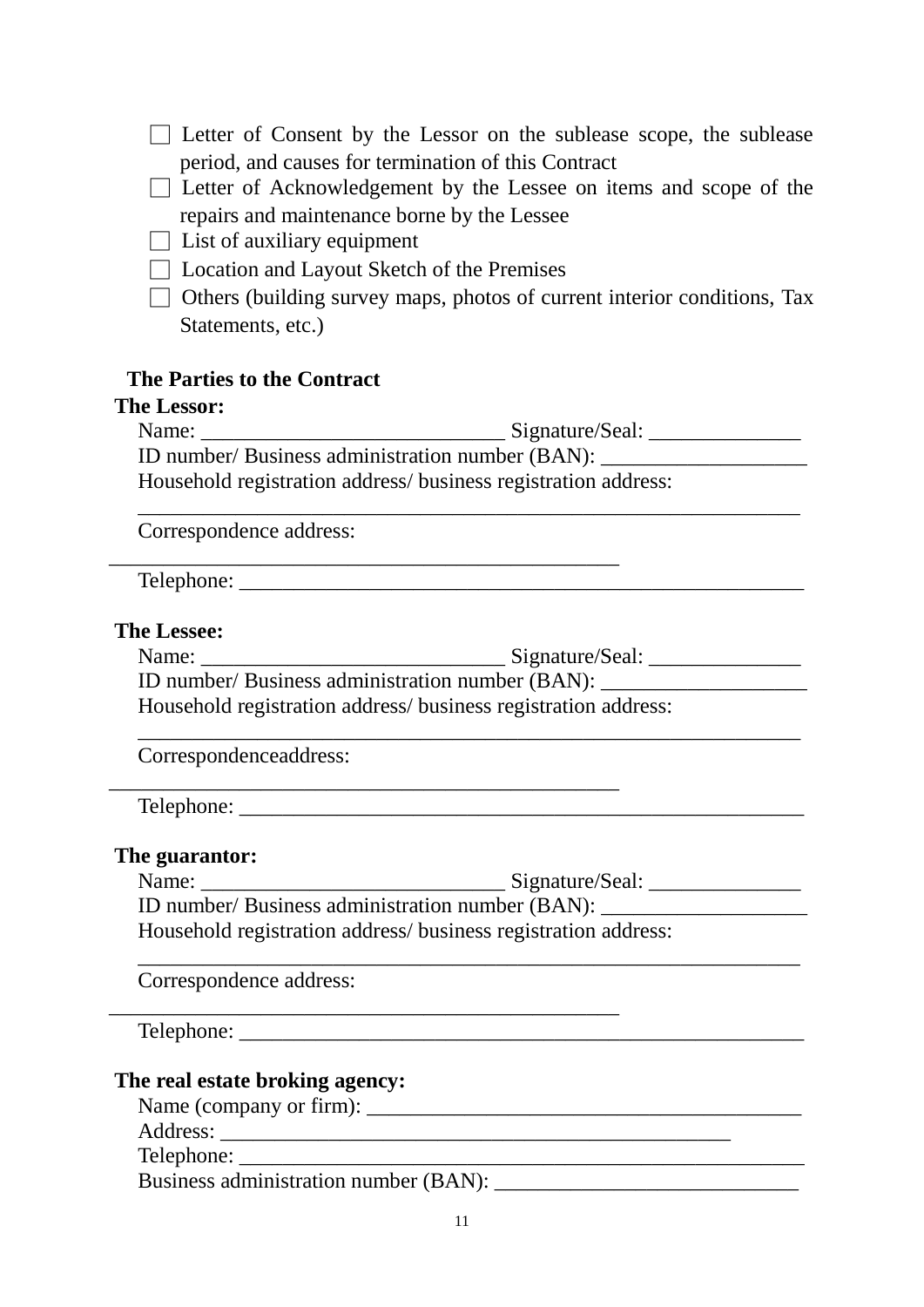| The real estate broker:<br>ID number:<br>Correspondence address: |  |
|------------------------------------------------------------------|--|
| E-mail: $\qquad \qquad$                                          |  |

Date: \_\_\_\_\_\_\_\_\_(month) \_\_\_\_\_\_\_\_\_(day), \_\_\_\_\_\_\_\_(year)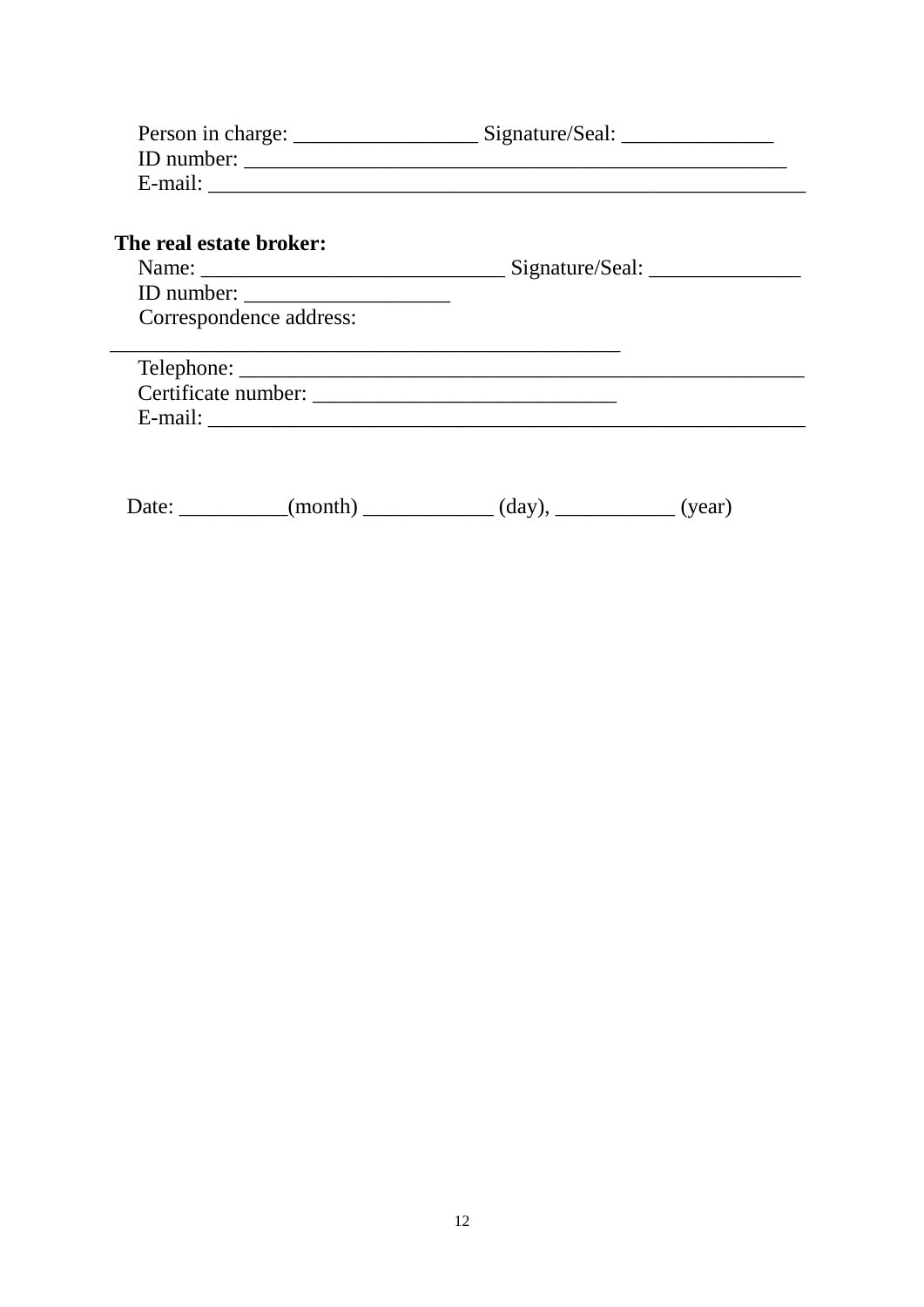Attachment 1

## **Confirmation of the current status of the Premises**

|                |                                                                                                                                                                                                                                                                                                                          | Filled in on: _______________ (date)                                                                                                                                                                                                                                                                                                                                                                                                                                                                                                                                                                                                                                                                                                                                                       |
|----------------|--------------------------------------------------------------------------------------------------------------------------------------------------------------------------------------------------------------------------------------------------------------------------------------------------------------------------|--------------------------------------------------------------------------------------------------------------------------------------------------------------------------------------------------------------------------------------------------------------------------------------------------------------------------------------------------------------------------------------------------------------------------------------------------------------------------------------------------------------------------------------------------------------------------------------------------------------------------------------------------------------------------------------------------------------------------------------------------------------------------------------------|
| Items          | Contents                                                                                                                                                                                                                                                                                                                 | Remarks & Descriptions                                                                                                                                                                                                                                                                                                                                                                                                                                                                                                                                                                                                                                                                                                                                                                     |
| $\mathbf{1}$   | With or $\Box$ without<br>unregistered alterations,<br>extensions, additions, and<br>illegal constructions:<br>The first floor $\_\_\_\_\_\$ n <sup>2</sup> .<br>$\Box$ floor $\Box$ m <sup>2</sup> .<br>$\Box$ Top floor $\Box$ m <sup>2</sup> .<br>$\Box$ other areas: ______ m <sup>2.</sup>                          | If the Premises constitute an illegal<br>construction (buildings with extension or<br>addition that is not legally applied for),<br>the Lessor shall make it fully known to the<br>Lessee so that the Lessee understands that<br>it's likely the Premises may be in danger<br>of being demolished or exposed to other<br>dangers at any time.                                                                                                                                                                                                                                                                                                                                                                                                                                              |
| $\overline{2}$ | Building type:<br>The current layout of the<br>building:<br>$Room(s)$ (space, chamber);<br>$Living room(s)$ ;<br>Bathroom $room(s)$ .<br>$\Box$ With or $\Box$ without<br>compartments                                                                                                                                   | 1. Building type:<br>(1)<br>General buildings: sole-ownership<br>property (including standalone house,<br>townhouse, duplex, etc.) without<br>common ownership<br>(2) Unit-ownership building: condominium<br>(5-story or below without elevators),<br>shop (store), office<br>house,<br>and<br>commercial building, residential or<br>composite building (11-story or more<br>with elevators), mansion (10-story or<br>below with elevators), and suites<br>(including one bedroom, one living<br>room, one bathroom), etc.<br>$(3)$ Other special building: such as<br>factory, factory office,<br>farm<br>building, warehouse, etc.<br>2. Current situation & layout (for example:<br>the number of bedrooms, living/dining<br>rooms, bathrooms, and whether there are<br>compartments) |
| $\mathbf{3}$   | Types and assigned numbers of the<br>parking spaces for cars:<br>floor above<br>ground/underground;<br>$\Box$ surface parking space;<br>mechanical parking space;<br>$\Box$ other $\Box$<br>assigned number: ____;<br>number of spaces: ____;<br>$\Box$ with or $\Box$ without independent<br>certificates of ownership. |                                                                                                                                                                                                                                                                                                                                                                                                                                                                                                                                                                                                                                                                                                                                                                                            |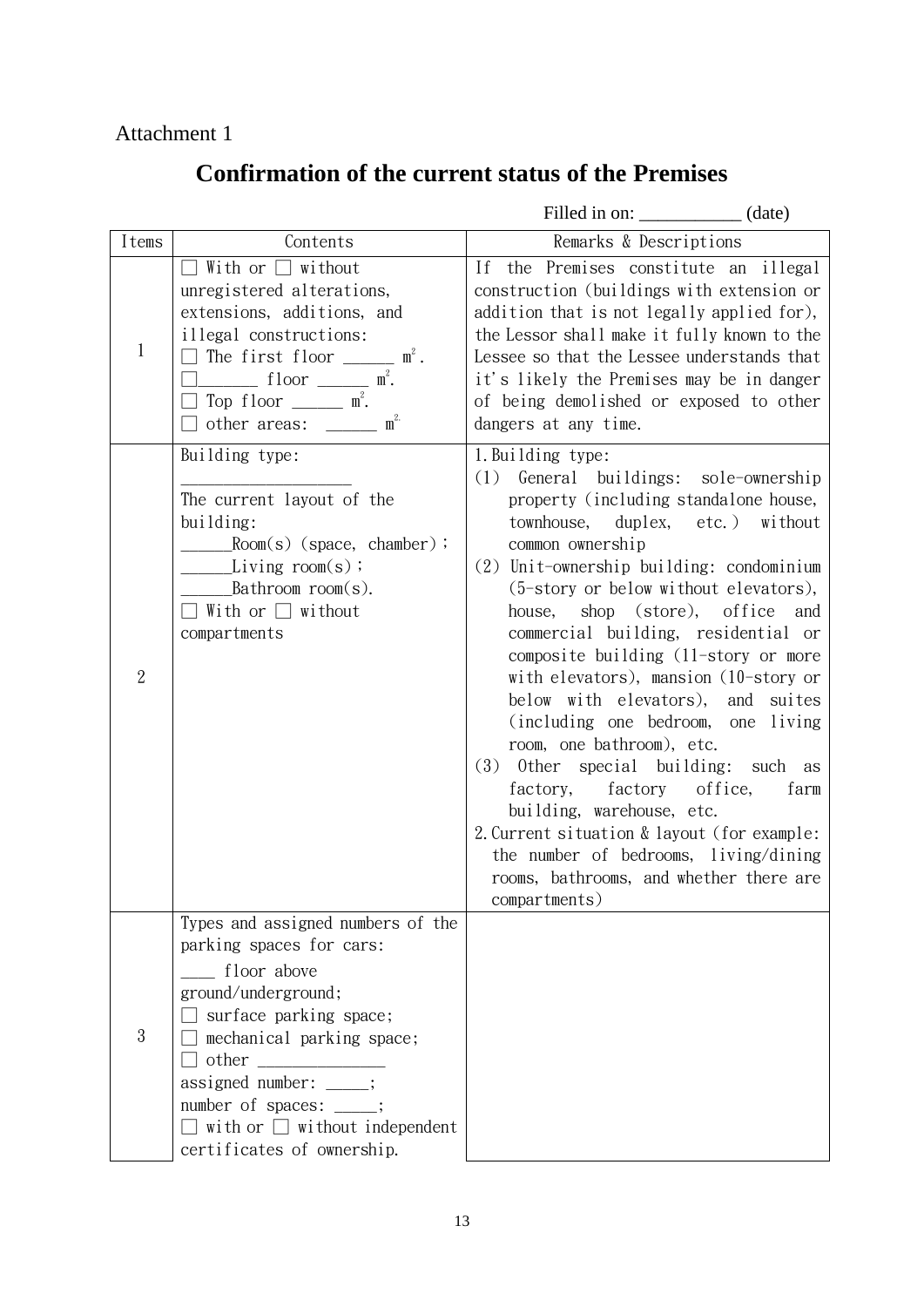|                 | $\Box$ with or $\Box$ without attached<br>Collaboration Contract and<br>drawing.<br>Type and assigned number of the<br>parking spaces for motorcycles:<br>floor above<br>ground/underground;<br>assigned number: _____;<br>number of spaces: ____; or<br>refer to the location sketch.                                                                                                                                                  |                                                                                                                                                                                                                                                                                                                                                                                                                                                                                                                                                  |
|-----------------|-----------------------------------------------------------------------------------------------------------------------------------------------------------------------------------------------------------------------------------------------------------------------------------------------------------------------------------------------------------------------------------------------------------------------------------------|--------------------------------------------------------------------------------------------------------------------------------------------------------------------------------------------------------------------------------------------------------------------------------------------------------------------------------------------------------------------------------------------------------------------------------------------------------------------------------------------------------------------------------------------------|
| $\overline{4}$  | $\Box$ With or $\Box$ without residential<br>fire alarms.<br>$\Box$ With or $\Box$ without other<br>fire-fighting facilities; if yes,<br>list items below:<br>$\Box$ Yes $\Box$ No - regular fire safety<br>inspections?                                                                                                                                                                                                                | The owner of a dwelling that is not required<br>to install automatic fire alarm equipment<br>shall install and maintain residential fire<br>alarms in accordance with the provisions of<br>Paragraph 5 of Article 6 of the Fire<br>Services Act.                                                                                                                                                                                                                                                                                                 |
| 5               | $\Box$ Yes $\Box$ No - water seepage or<br>leakage?<br>If yes, list the seepage/ leakage<br>spots:<br>Treatment of the seepage/ leakage:<br>$\Box$ The Lessor shall repair the<br>seepage/ leakage before handover<br>of the Premises.<br>$\Box$ Repaired by the Lessee.<br>Handover of the Premises as is.<br>Other                                                                                                                    |                                                                                                                                                                                                                                                                                                                                                                                                                                                                                                                                                  |
| $6\phantom{1}6$ | $\Box$ Yes $\Box$ No - Any inspection done<br>to test if the Premises are<br>radioactively contaminated?<br>If yes, please attach the<br>inspection certificate.<br>Inspection result: $\Box$ Yes $\Box$ No -<br>Any radiation abnormality? If yes,<br>state any treatments:<br>$\Box$ The Lessor shall rectify the<br>situation before handover of the<br>Premises.<br>Rectification by the Lessee.<br>Handover of the Premises as is. | attention shall<br>Special<br>be paid<br>to<br>for buildings<br>inspections<br>that<br>have<br>obtained an occupancy permit from 1982 to<br>1984. The website of Atomic Energy Council<br>has provided a "Query system on buildings<br>with radioactive contamination of more than<br>1 millisievert current year" which allows<br>the public to inquire about the information<br>buildings<br>with<br>radioactive<br>οf<br>contamination. For improvements on such<br>buildings, please consult Atomic Energy<br>Council for technical support. |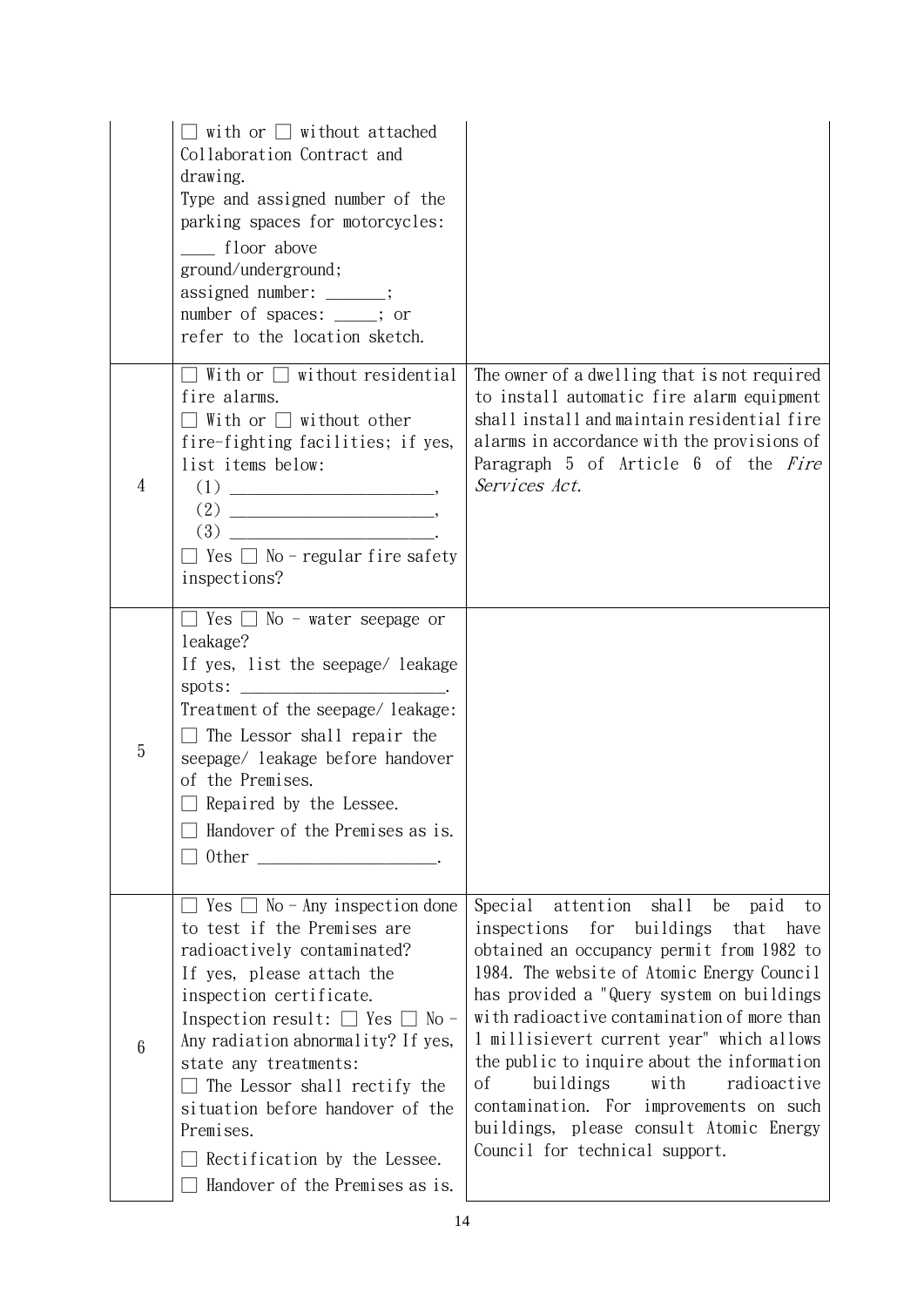|   | 0ther                                                                                                                                                                                                                                                   |                                                                                                                                                                                                                                                                                                                                                                                                              |  |
|---|---------------------------------------------------------------------------------------------------------------------------------------------------------------------------------------------------------------------------------------------------------|--------------------------------------------------------------------------------------------------------------------------------------------------------------------------------------------------------------------------------------------------------------------------------------------------------------------------------------------------------------------------------------------------------------|--|
|   | $\Box$ Yes $\Box$ No - Has an inspection<br>of water-soluble chloride ion<br>content in reinforced concrete<br>(including inspection items for<br>buildings built with unreliable<br>concrete) been conducted? If yes,<br>state the inspection results: | 1. Prior to July 21, 1994, CNS3090 did not<br>the<br>maximum<br>specify<br>water-soluble<br>chloride ion content (according to water<br>dissolution) allowable in the reinforced<br>concrete.                                                                                                                                                                                                                |  |
|   | Yes $\Box$ No - Does water-soluble<br>chloride ion content exceed the<br>allowable value? If yes, state any<br>treatments:                                                                                                                              | 2. For buildings declared for construction<br>and inspection from July 22, 1994 to June<br>24, 1998 in accordance with the building<br>regulations, the CNS3090 inspection<br>standards published on July 22, 1994<br>shall<br>apply,<br>where<br>the<br>maximum<br>water-soluble chloride ion content in the<br>reinforced concrete (according to water<br>dissolution) allowable is $0.6 \text{ kg/m}^3$ . |  |
| 7 | The Lessor shall repair the<br>Premises before handover.                                                                                                                                                                                                | 3. For buildings declared for construction<br>and inspection from June 25, 1998 to<br>January 12, 2015 in accordance with the<br>building regulations,<br>the<br><b>CNS3090</b><br>inspection standards published on June<br>25, 1998 shall apply, where the maximum<br>water-soluble chloride ion content in the<br>reinforced concrete allowable is 0.3 kg/<br>$m3$ .                                      |  |
|   | The Lessee shall repair the<br>Premises.                                                                                                                                                                                                                | 4. For buildings declared for construction<br>and inspection after January 13, 2015 in<br>accordance with the building<br><b>CNS3090</b><br>regulations,<br>the<br>inspection<br>standards published on January 13, 2015<br>shall<br>the<br>apply,<br>where<br>maximum<br>water-soluble chloride ion content in the<br>reinforced concrete shall be $0.15 \text{ kg/m}^3$ .                                  |  |
|   | The Premises shall be handed<br>over as is.                                                                                                                                                                                                             | 5. The abovementioned inspection data are<br>available upon request at the competent<br>authority in charge of the construction<br>industry. There are different inspection<br>standards in different periods, both<br>parties to the lease should pay attention<br>to themselves.                                                                                                                           |  |
|   | Others                                                                                                                                                                                                                                                  |                                                                                                                                                                                                                                                                                                                                                                                                              |  |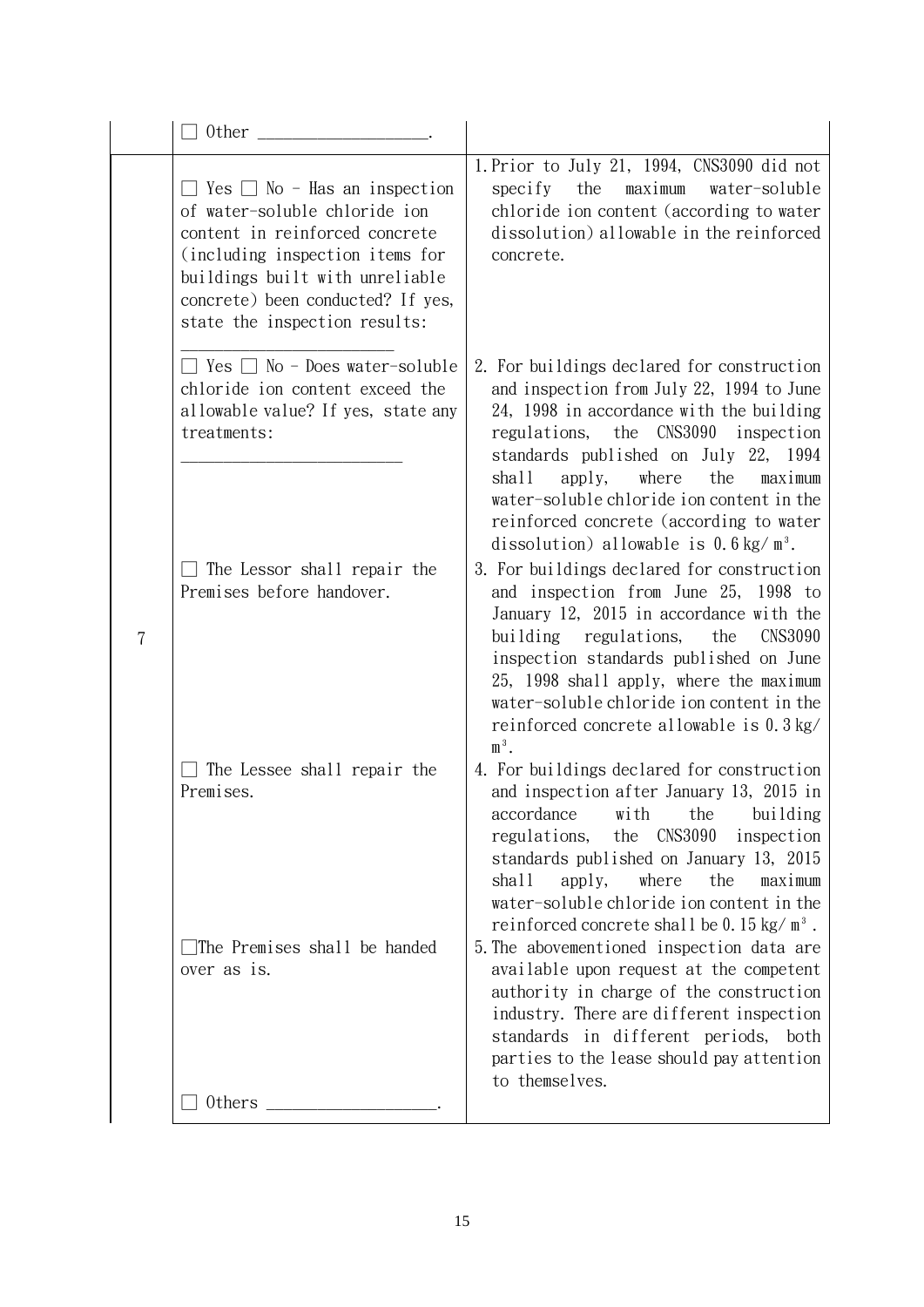| 8     | Has any homicide, suicide, carbon<br>monoxide poisoning, or other<br>unnatural death occurred in (the<br>individual unit) the Premises?<br>(1) During the holding of the title<br>of the Premises: $\Box$ Yes $\Box$ No<br>- Have any of above<br>circumstances occurred?<br>(2) Before holding of the title of<br>the Premises,<br>Nothing listed above had ever<br>occurred.<br>It is known that the<br>circumstances listed above<br>occurred before.<br>It is not known whether the<br>circumstances listed above<br>happened. |                                                                              |
|-------|------------------------------------------------------------------------------------------------------------------------------------------------------------------------------------------------------------------------------------------------------------------------------------------------------------------------------------------------------------------------------------------------------------------------------------------------------------------------------------------------------------------------------------|------------------------------------------------------------------------------|
| $9\,$ | Yes $\Box$ No - Is water supply and<br>drainage normal? If not, then:<br>$\Box$ The Lessor shall repair the<br>Premises before handover.<br>The Lessee shall repair the<br>Premises.<br>The Premises shall be handed<br>over as is.<br>Others                                                                                                                                                                                                                                                                                      |                                                                              |
| 10    | Yes [<br>$No - Are there any$<br>condominium regulations or other<br>stipulations that residents of the<br>building shall comply with? If<br>yes, $\Box$ Yes $\Box$ No - are such<br>statutes of the condominium or<br>other stipulations attached?                                                                                                                                                                                                                                                                                |                                                                              |
| 11    | $\Box$ Yes $\Box$ No - Is there a<br>management committee for unified<br>management? If yes, then:<br>The management fee related to the<br>residence shall be:<br>NTD_____________ per quarter<br>0thers $\_\_$ .                                                                                                                                                                                                                                                                                                                  | The same applies to parking management fees<br>in the name of cleaning fees. |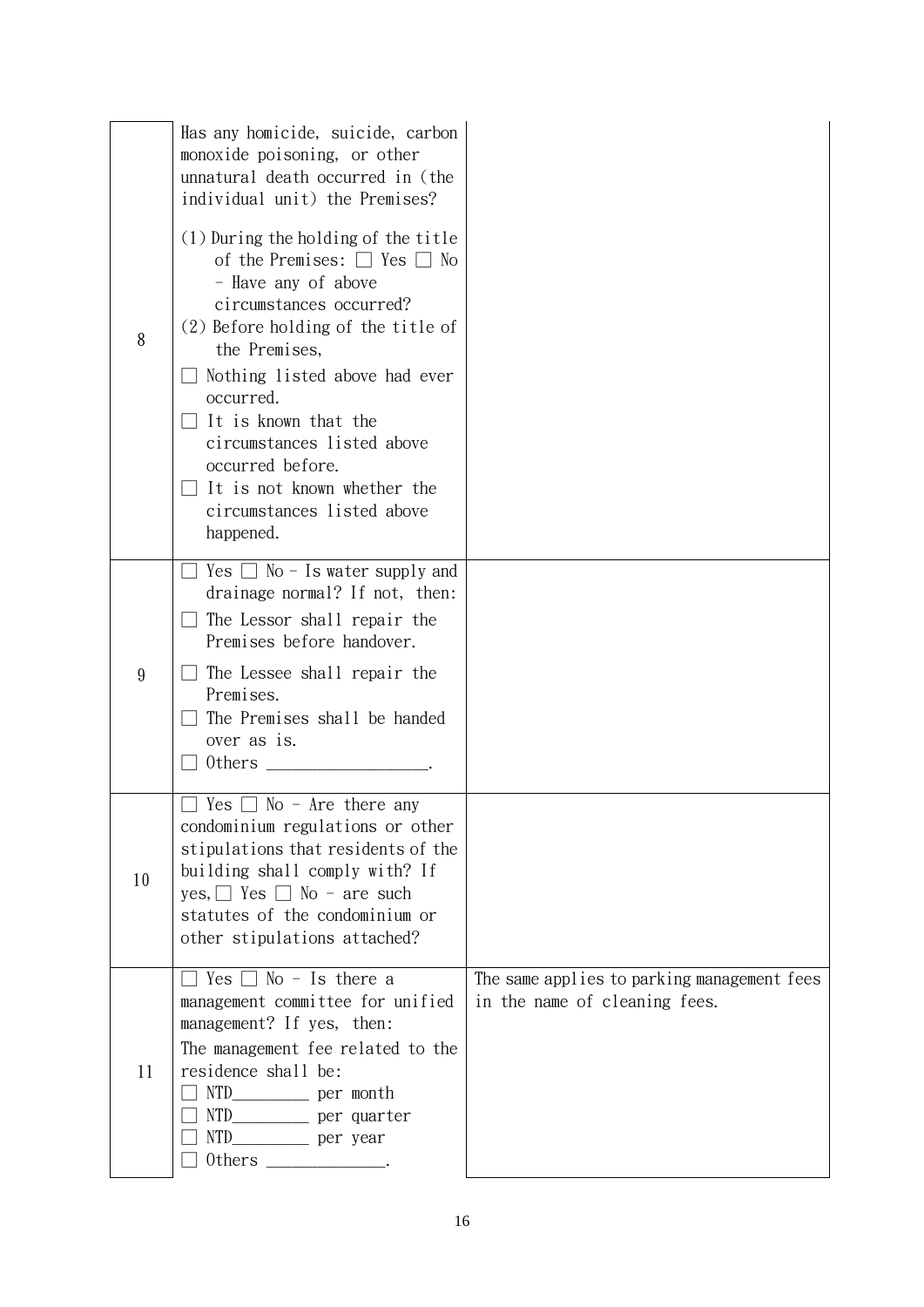|    | The management fee related to the<br>parking space shall be:<br>□ NTD___________ per quarter<br>0thers _____________.<br>$\Box$ Yes $\Box$ No - Are there any<br>arrears of management fees related<br>to the residence or the parking<br>space? If yes, $\arref{erms}$ =<br>NTD $\qquad \qquad$                                                                                                                                                                                                                                                                                                                                                                                                                                                                                                                                                                                                                                                                                                                                                     |  |
|----|------------------------------------------------------------------------------------------------------------------------------------------------------------------------------------------------------------------------------------------------------------------------------------------------------------------------------------------------------------------------------------------------------------------------------------------------------------------------------------------------------------------------------------------------------------------------------------------------------------------------------------------------------------------------------------------------------------------------------------------------------------------------------------------------------------------------------------------------------------------------------------------------------------------------------------------------------------------------------------------------------------------------------------------------------|--|
| 12 | The auxiliary equipment include<br>items as follows:<br>$\Box$ TV _______ pieces<br>□ TV cabinet <u>___</u> pieces<br>sofa ______ sets<br>$\Box$ coffee table $\_\_$ pieces<br>$\Box$ dining table (chair) $\Box$ sets<br>□ shoe cabinet _____ pieces<br>$\Box$ curtain _______ sets<br>$\Box$ lighting fixtures ______ pieces<br>$\Box$ refrigerator $\_\_\_\_\$ pieces<br>$\Box$ washing machine $\_\_\_\_\_\$ pieces<br>$\Box$ bookcase $\_\_$ pieces<br>$\Box$ bed sets (headboard) $\Box$ pieces<br>□ wardrobe ______ sets<br>$\Box$ dressing table $\_\_\_\_\$ pieces<br>desk and chair ______ sets<br>$\Box$ dining table and chair $\Box$ sets<br>storage cabinet ______ pieces<br>$\Box$ telephone ________ pieces<br>$\Box$ security facilities $\_\_$ sets<br>$\Box$ microwave oven $\_\_\_\_\_\_\$ pieces<br>$\Box$ dishwasher ______ pieces<br>air-conditioner ______ pieces<br>exhaust hood ______ pieces<br>$\Box$ kitchen counter $\_\_$ pieces<br>$\Box$ gas stove _______ sets<br>water heater ______ pieces<br>$\Box$ natural gas |  |
|    |                                                                                                                                                                                                                                                                                                                                                                                                                                                                                                                                                                                                                                                                                                                                                                                                                                                                                                                                                                                                                                                      |  |
|    |                                                                                                                                                                                                                                                                                                                                                                                                                                                                                                                                                                                                                                                                                                                                                                                                                                                                                                                                                                                                                                                      |  |
|    | Date of execution: $\_\_\_\_\_$ (month) $\_\_\_\_\_\_$ (day), $\_\_\_\_\_\_$ (year)                                                                                                                                                                                                                                                                                                                                                                                                                                                                                                                                                                                                                                                                                                                                                                                                                                                                                                                                                                  |  |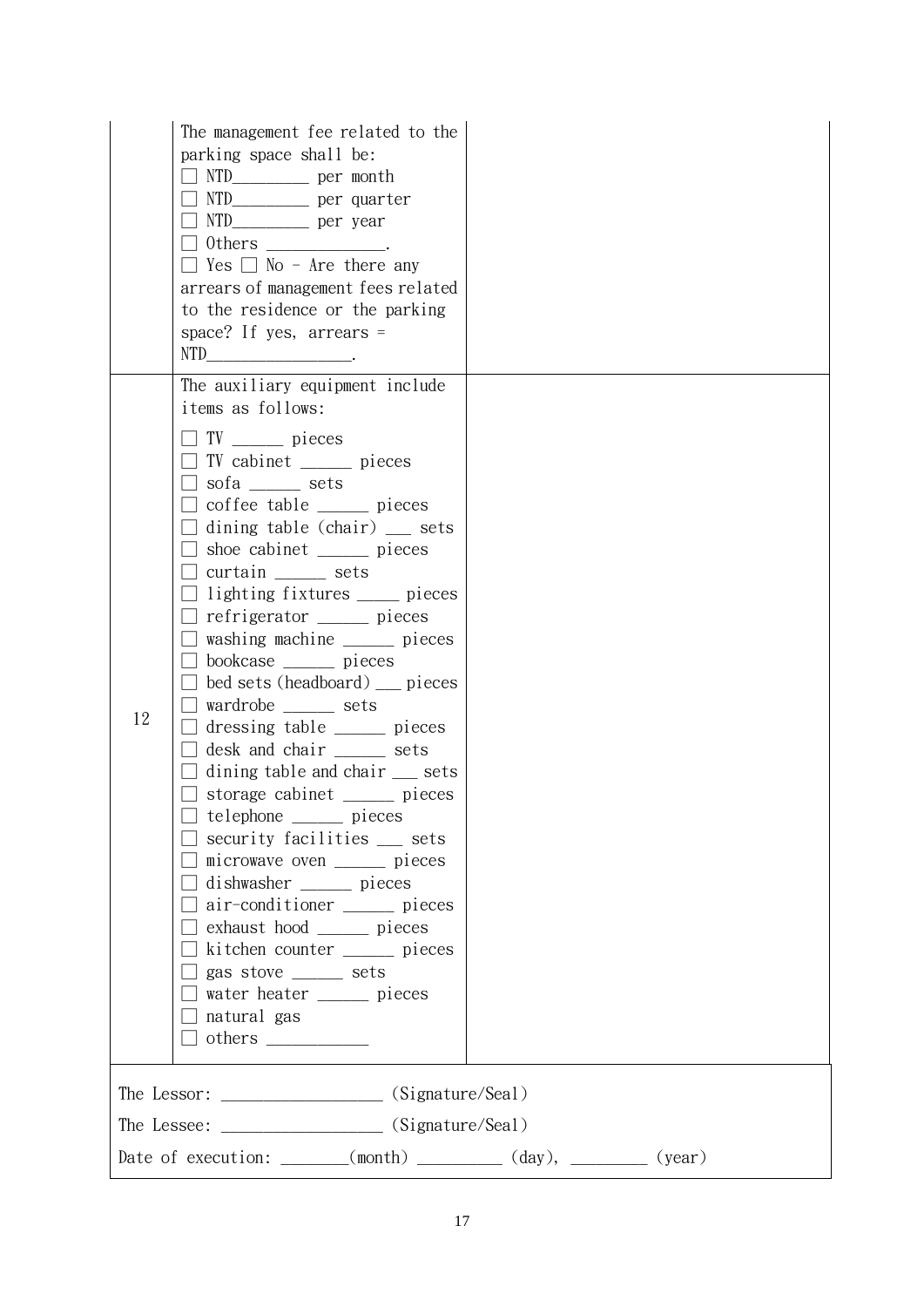Attachment 2

## **Letter of Consent by the Lessor on the sublease scope, the sublease period, and causes for termination of this Contract**

On  $(mm)$   $(dd)$ ,  $(yyyy)$ , the Lessor entered into and the Lessee the series of the entered into the lease Contract for leasing the Premises to the Lessee. The Lessor hereby consents to the Lessee's subleasing the Premises to a third party during the lease period, where the sublease scope and matters relating thereto are listed in the form below. Nevertheless, the Lessee shall notify the Lessor, in writing within 30 days after executing the sublease Contract, of the sublease scope, sublease period, the sublesee's name and correspondence address, among other relevant information.

| The Lessor: | (Signature/Seal) |
|-------------|------------------|
|             |                  |

The Lessee: \_\_\_\_\_\_\_\_\_\_\_\_\_\_\_\_\_\_\_\_\_\_\_ (Signature/Seal)

| Date: |  | (month) | (day | (vear)<br>$\mathbf{v}$ . |
|-------|--|---------|------|--------------------------|
|-------|--|---------|------|--------------------------|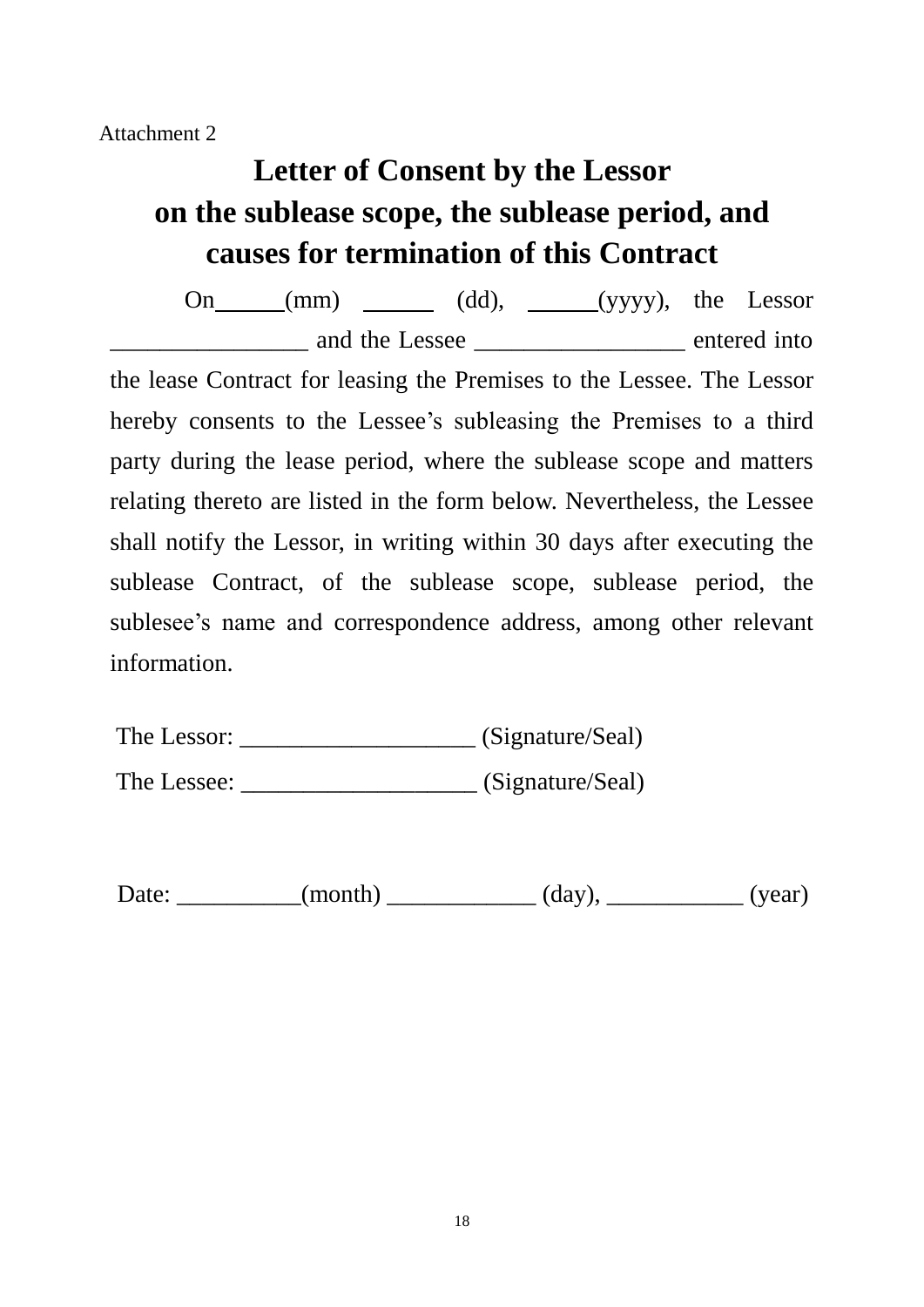## **The Lessor's Consent Form on the sublease scope, the sublease period, and causes for termination of this Contract**

| Premises<br>for lease                             | City/County                |                                                                                        |                      |  |
|---------------------------------------------------|----------------------------|----------------------------------------------------------------------------------------|----------------------|--|
|                                                   | Township/<br>City/District |                                                                                        |                      |  |
|                                                   | Street/Road                |                                                                                        |                      |  |
|                                                   | Section                    |                                                                                        |                      |  |
|                                                   | Lane                       |                                                                                        |                      |  |
|                                                   | Alley                      |                                                                                        |                      |  |
|                                                   | N <sub>o</sub>             |                                                                                        |                      |  |
|                                                   | Floor                      |                                                                                        |                      |  |
|                                                   | Unit                       |                                                                                        |                      |  |
| Sublease scope                                    |                            | in whole                                                                               | in whole             |  |
|                                                   |                            | in part                                                                                | in part              |  |
| Sublease period                                   |                            | From ____________ (date)                                                               | $From \_\_\_ (date)$ |  |
|                                                   |                            | $\frac{1}{2}$ (date)                                                                   | $\frac{1}{2}$ (date) |  |
| Is there an agreement<br>about early termination? |                            | Yes $\Box$ No (If yes,<br>$Yes \Box No (If yes,$<br>please specify.<br>please specify. |                      |  |
| Remark                                            |                            | Where a part of the Premises is subleased, a                                           |                      |  |
|                                                   |                            | location sketch thereof shall be included.                                             |                      |  |

### **NOTE**:

During the lease period for the original leased Premises, other causes for early termination of the Contract than those provided in Articles 16 and 17 that may lead to early termination of the Contract include:

\_\_\_\_\_\_\_\_\_\_\_\_\_\_\_\_\_\_\_\_\_\_\_\_\_\_\_\_\_\_\_\_\_\_\_ (as agreed by the Parties).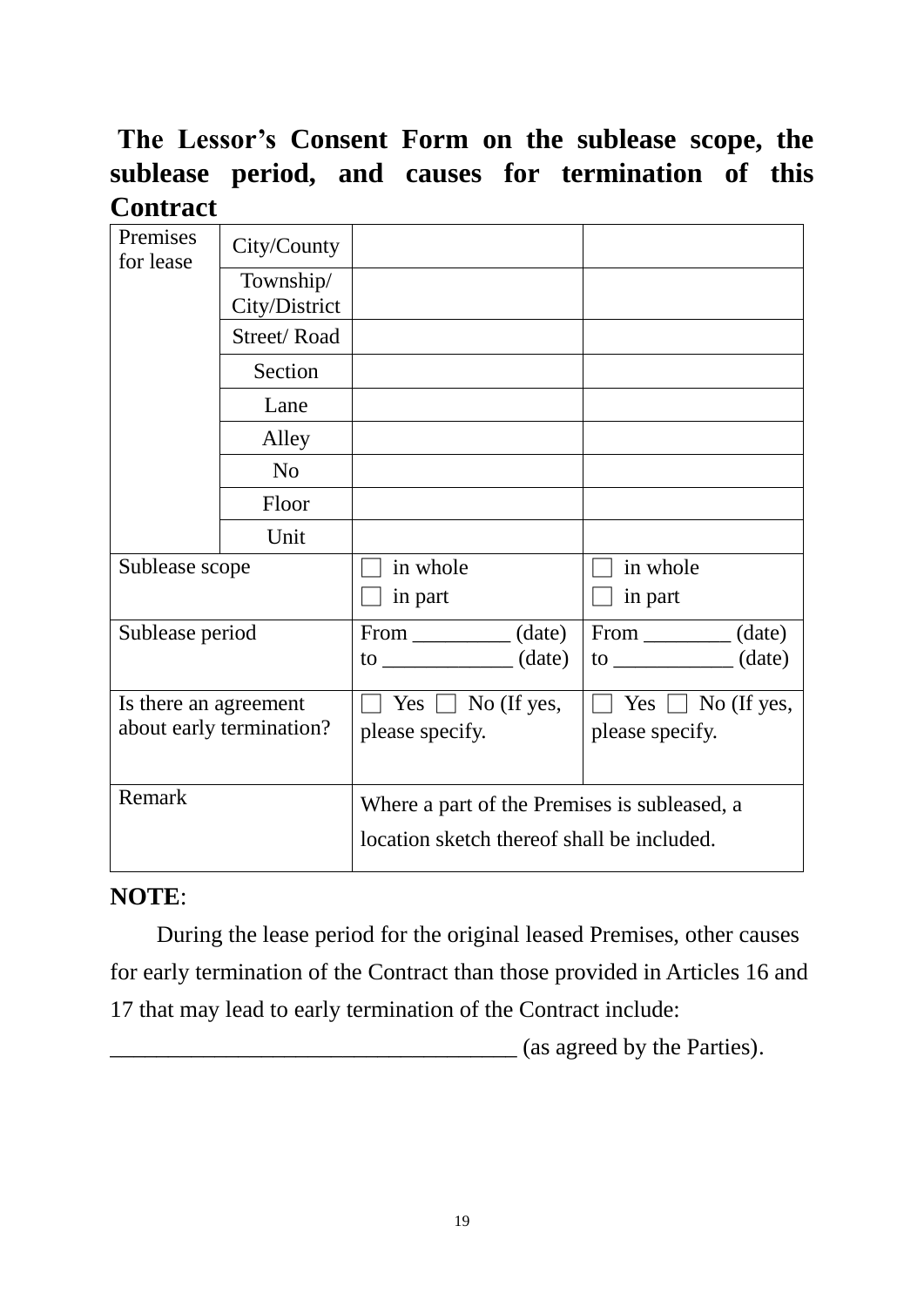### Attachment 3

## **Letter of Acknowledgement by the Lessee on items and scope of the repairs and maintenance borne by the Lessee**

On  $\_\_\_\_\_\_\_\$ (mm)  $\_\_\_\_\_$ (dd)  $\_\_\_\_\_\_\_\_\_\_\_\$ (yy), the Lessor \_\_\_\_\_\_\_\_\_\_\_\_\_\_\_\_\_\_\_\_ and the Lessee \_\_\_\_\_\_\_\_\_\_\_\_\_\_\_\_\_\_\_\_\_\_

entered into the lease Contract for leasing the Premises to the Lessee. In accordance with Paragraph(s) \_\_\_\_\_\_\_\_ of Article \_\_\_\_\_\_\_ of the Contract, the Parties hereby agree to the items and scope of the repairs and maintenance that shall be borne by the Lessee, as listed in the form below. (The list is just an example, it should be confirmed by both parties to the lease after agreeing on the actual situation.)

| The Lessor: | (Signature/Seal) |
|-------------|------------------|
|-------------|------------------|

The Lessee: \_\_\_\_\_\_\_\_\_\_\_\_\_\_\_\_\_\_\_\_\_\_\_ (Signature/Seal)

Date: \_\_\_\_\_\_\_\_(month) \_\_\_\_\_\_\_\_\_(day), \_\_\_\_\_\_\_\_(year)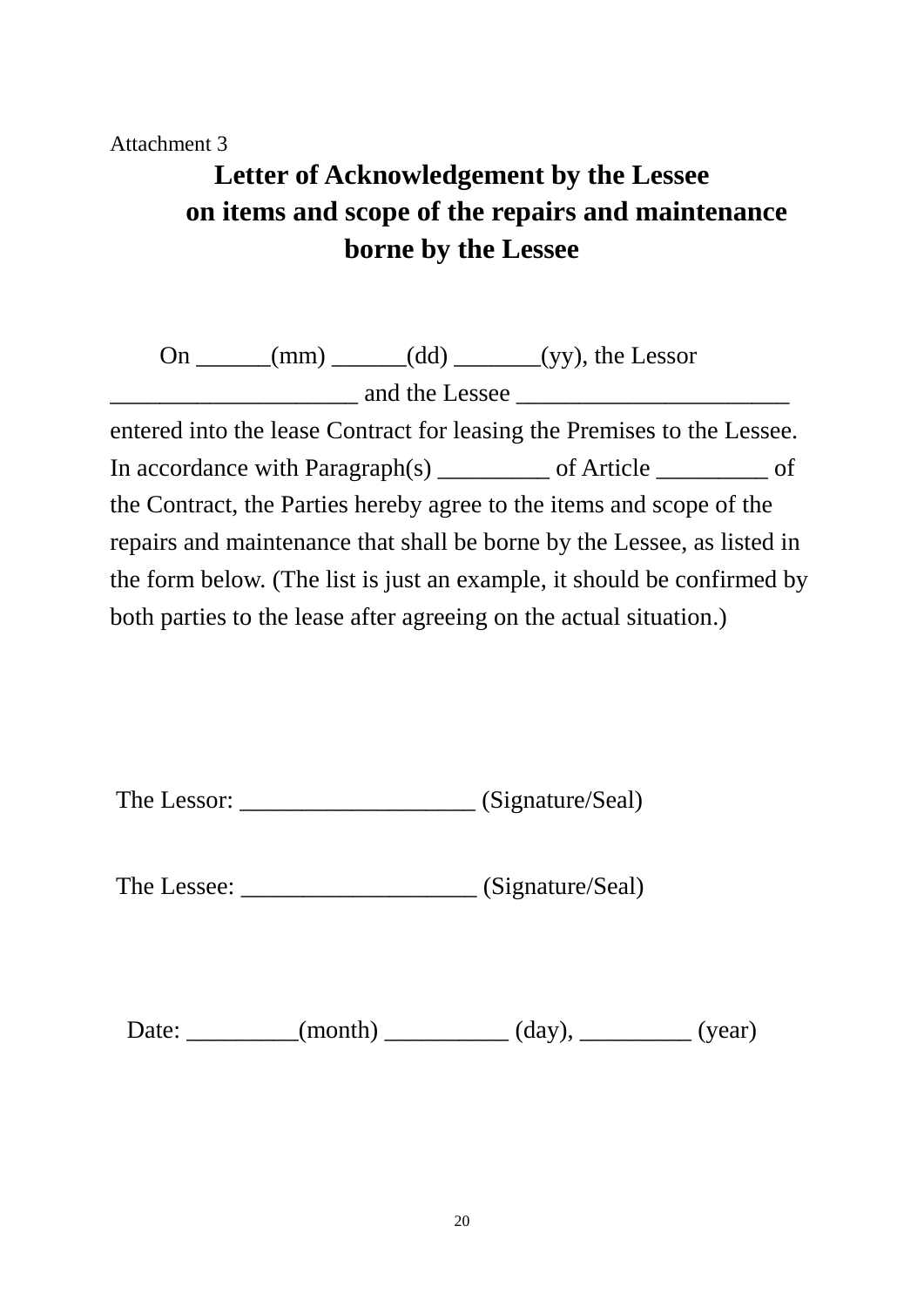## **Schedule of items and scope of the repairs and maintenance that shall be borne by the Lessee**

Filled in on: (date)

| Scope of the<br>Premises                    | Items of equipment or<br>facilities | Quantities | Remarks |
|---------------------------------------------|-------------------------------------|------------|---------|
| Exterior                                    |                                     |            |         |
| Living room,<br>dining room, and<br>bedroom |                                     |            |         |
| Kitchen and<br>bathroom facilities          |                                     |            |         |
| Others                                      |                                     |            |         |

NOTE:

- 1. The Lessor shall fill in the above form, item by item, listing the items and scope of repairs and maintenance that shall be borne by the Lessee, and the Lessee shall acknowledge the schedule as listed in the form accordingly. Where the space in the form is not enough to list all auxiliary equipment or facilities, other items may be added in the "Others" field.
- 2. Where repairs and maintenance of equipment or facilities are not specifically agreed or acknowledged by the Parties to be borne by the Lessee, the Lessor shall be liable for such repairs and maintenance, unless the damage is attributable to the Lessee.
- 3. Contact method with respect to repairs and maintenance:
	- □ Same as the basic information of the Lessor as stated in Article\_\_\_of the Contract.
	- $\Box$  Rental housing management business

 $(1)$  Name:

- (2) Business address: \_\_\_\_\_\_\_\_\_\_\_\_\_\_\_\_\_\_\_\_\_\_\_\_\_\_\_\_\_\_\_\_\_\_\_
- $(3)$  Contact number:  $\overline{\phantom{a}}$
- $(4)$  E-mail:
- $\Box$  Other contact information: (if any, please specify:)

\_\_\_\_\_\_\_\_\_\_\_\_\_\_\_\_\_\_\_\_\_\_\_\_\_\_\_\_\_\_\_\_\_\_\_\_\_\_\_\_\_\_\_\_\_\_\_\_\_\_\_\_\_\_\_\_\_\_\_\_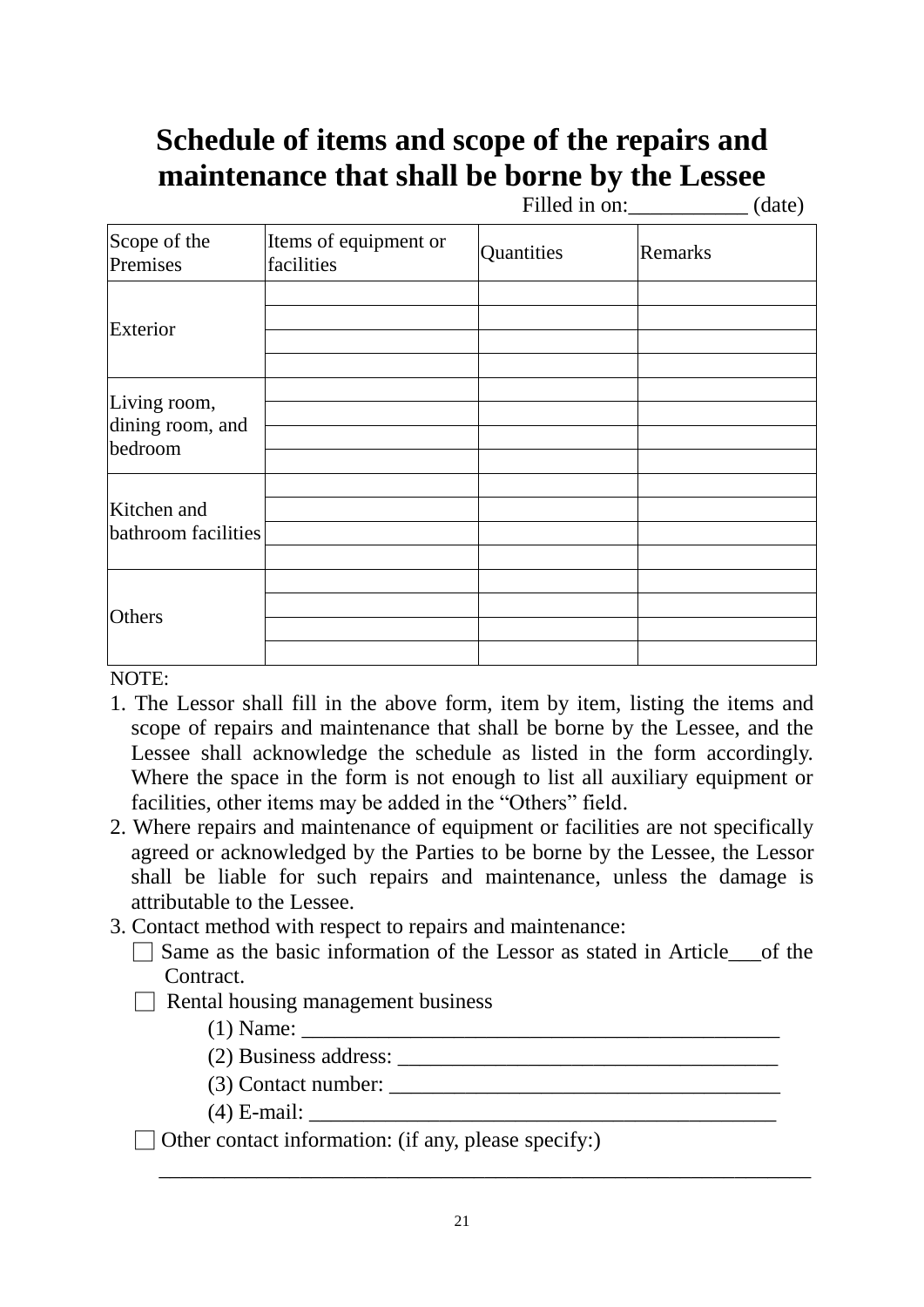### **Notes on Execution of the Contract**

### **1. Scope of application**

- (1) The purpose of the Premises as stated in the Sample Residential Lease Contract shall be for residential use by the Lessee, and this Sample Contract shall be served as a reference for the Lessor and the Lessee to execute their residential lease Contract (hereinafter referred to as this Contract).
- (2) According to Letter No. Yuan-Tai-Xiao-Bao-Zi-[1050165274] dated May 30, 2016 issued by the Department of Consumer Protection of the Executive Yuan, "repetitive rather than occasional leasing as business behavior, whether by a company, group, or an individual and whether or not the operation is legally registered or licensed with an administrative body, shall be considered business operation." In relation to the Lessor's leasing of the Premises to the Lessee for residential purpose, if such behavior meets the above criterion, a consumption relationship is shaped up between the Lessor and the Lessee, and the *[Consumer Protection Act](https://law.moj.gov.tw/ENG/LawClass/LawAll.aspx?pcode=J0170001)* shall apply.

### **2. Rights to review the Contract**

If the Lessor is a business entity, a reasonable period of up to 30 days shall be given to the Lessee to review all of the terms and conditions of the Contract before entering into a standard form of Contract with the Lessor. In order for the Lessee to have sufficient and reasonable time to review the terms and conditions of the Contract in detail, at least three days shall be given to the Lessee for review of the Contract.

In the event that the provision of the review period as set forth in the preceding paragraph is not established when a standard form of Contract is executed by and between the Lessor and the Lessee, it does not constitute part of the Contract; nevertheless, the Lessee may suggest to include such terms in the contents of the Contract (Paragraphs 1 to 3 of Article 11-1 of the *Consumer Protection Act*).

### **3. Definition of lease**

"*A lease is a contract whereby the parties agree that one of them shall let the other party use a thing or collect profits therefrom and the latter shall pay a rent for it"* (Article 421 of the *Civil Code*). A lease Contract shall become effective when both parties agree on the leasing object and the rent. To help the parties hereto clearly understand their own stance and mutual relationship in terms of rights and obligations, the party who pays the rent is referred to as "the Lessee", and the party who delivers the premises for lease is referred to as "the Lessor".

### **4. Leased premises**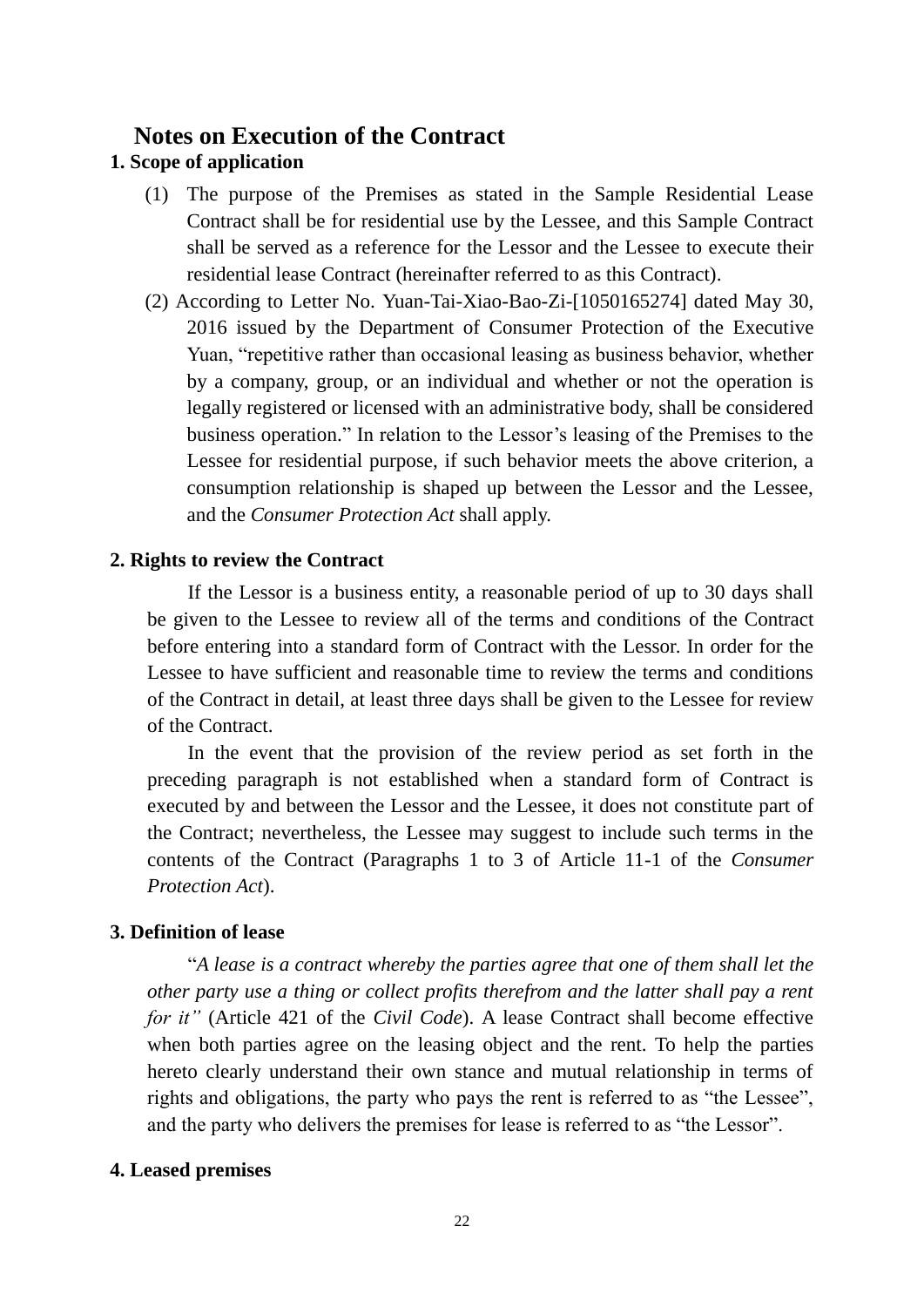- (1) The Premises shall be the building leased out for residential use, not limited to legal buildings.
- (2) In regards to the scope of the leased residence, the records in the register shall prevail for registered Premises; the house tax certificate or actual survey results shall prevail for unregistered Premises.
- (3) Where the scope of the lease is not the whole of the Premises (for example, only suites or bedrooms on some of the floors are leased), the Lessor shall prepare a "Location and Layout Sketch of the Premises" where the leased scope shall be indicated to verify the actual leased location or scope of the Premises.
- (4) To avoid any differences in perception between the Parties in regard to the existence of any unregistered alterations, extensions, additions, and illegal constructions, or inclusion of other auxiliary equipment such as air conditioner, furniture, etc., the attached Attachment 1 "Confirmation of the current status of the Premises" of this Sample Contract may be used as a reference for verification by the Parties, thereby advoiding disputes.
- (5) When moving into the Premises, the Lessee may request the Lessor to conduct a joint inspection on the current condition of the Premises and equipment, while photos shall be taken for filing. For any auxiliary equipment, a list shall be made as a reference for restoring the original condition of the Premises upon the Lessee's returning of the Premises.

### **5.The lease period and format of Contract**

In order to facilitate the testification and safeguard the interests of the Parties to the Contract, the Parties thereto shall enter into a lease Contract in writing and specifically set out the lease period which shall not be less than 30 days. (Please refer to Paragraph 4, Article 4 of the *Rental Housing Market Development and Regulation Act*.)

### **6. Contract on and payment of rent**

- (1) The rent shall be calculated on a monthly basis, and the number of months of rent, payment timing, and payment method for each instalment shall be agreed by the Parties to avoid disputes.
- (2) The Lessee shall pay rent according to the timing agreed. By no excuse can the Lessee delay or refuse any rent payment, whereas the Lessor shall not request any rent increase during the lease period for any reason.
- (3) The rent of rental housing is mutually agreed upon by the lessor and the lessee, and Article 97 of the Land Act is not applicable. (as provided in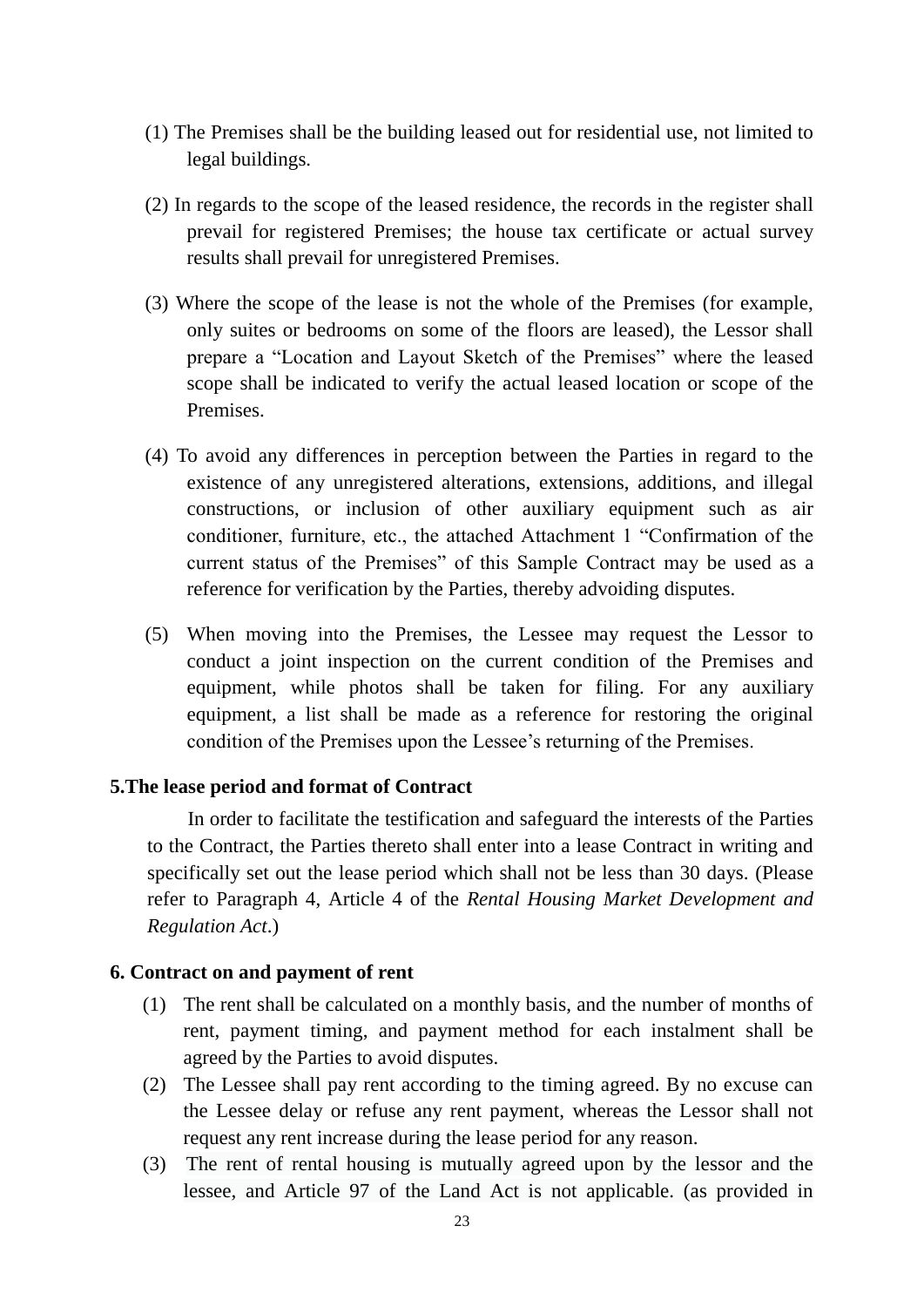Article 6 of the *Rental Housing Market Development and Regulation Act*).

### **7. Contract on and refund of security deposit**

- (1) The security deposit is the money prepaid to guarantee the coverage of the debt arising from the Contract by the Lessee, and is mainly used to guarantee compensations for the damage thereof and to handle the items left behind by the Lessee. The maximum amount of the security deposit shall not exceed the sum of two months' rent. The Lessee shall pay such security deposit to the Lessor upon execution of the Contract.
- (2) Upon expiry of the lease period or termination of the Contract, the Lessor shall refund the security deposit or the net deposit, after deduction of debts incurred arising from the Contract, to the Lessee.
- (3) Upon the payment of the security deposit or the rent by the Lessee, the Lessor shall issue to the Lessee a receipt or indicate the receipt of such payment from the Lessee on the copy of the Contract held by the Lessee. Where the payment is made via remittance by the Lessee, the Lessee shall retain the remittance receipt for reference. Similarly, when the Lessor returns the security deposit to the Lessee, the Lessee shall be required to issue a receipt or indicate the receipt of the refunded security deposit on the copy of the Contract held by the Lessor.

### **8. Contract on relevant charges during the lease period**

- (1) In practice, there are various types of relevant charges that may be incurred in relation to the use of the Premises, such as charges for water, electricity, gas, internet, and management fees. In some Contracts, such charges are included in the rent, whereas others required such charges to be paid separately by the Lessee or jointly by the Parties. The Parties shall specify in the Contract in advance the amount of or the method of splitting such charges by each of the Parties, so as to avoid future disputes.
- (2) Where the scope of the lease is not the whole of the Premises (for example, only suites or bedrooms on some of the floors are leased), the parties shall specify in the Contract in advance the amount of or the method of splitting such relevant charges by each of the Parties and the payment method, based on the practical circumstances of the lease. For example, power consumption of the leased room can be calculated based on the actual kilowatt hour readings on a separate meter for the room, and according to the schedule of TaiPower Company. TaiPower Company charges on a [progressive system](http://terms.naer.edu.tw/detail/3133220/?index=1) of electricity brackets, differentiating seasonal schedules for summer months and non-summer months. Therefore, the agreed electricity charges shall not be more than the maximum unit price per kilowatt hour (/kWh) of the highest electricity bracket for the incurring month as set by TaiPower Company for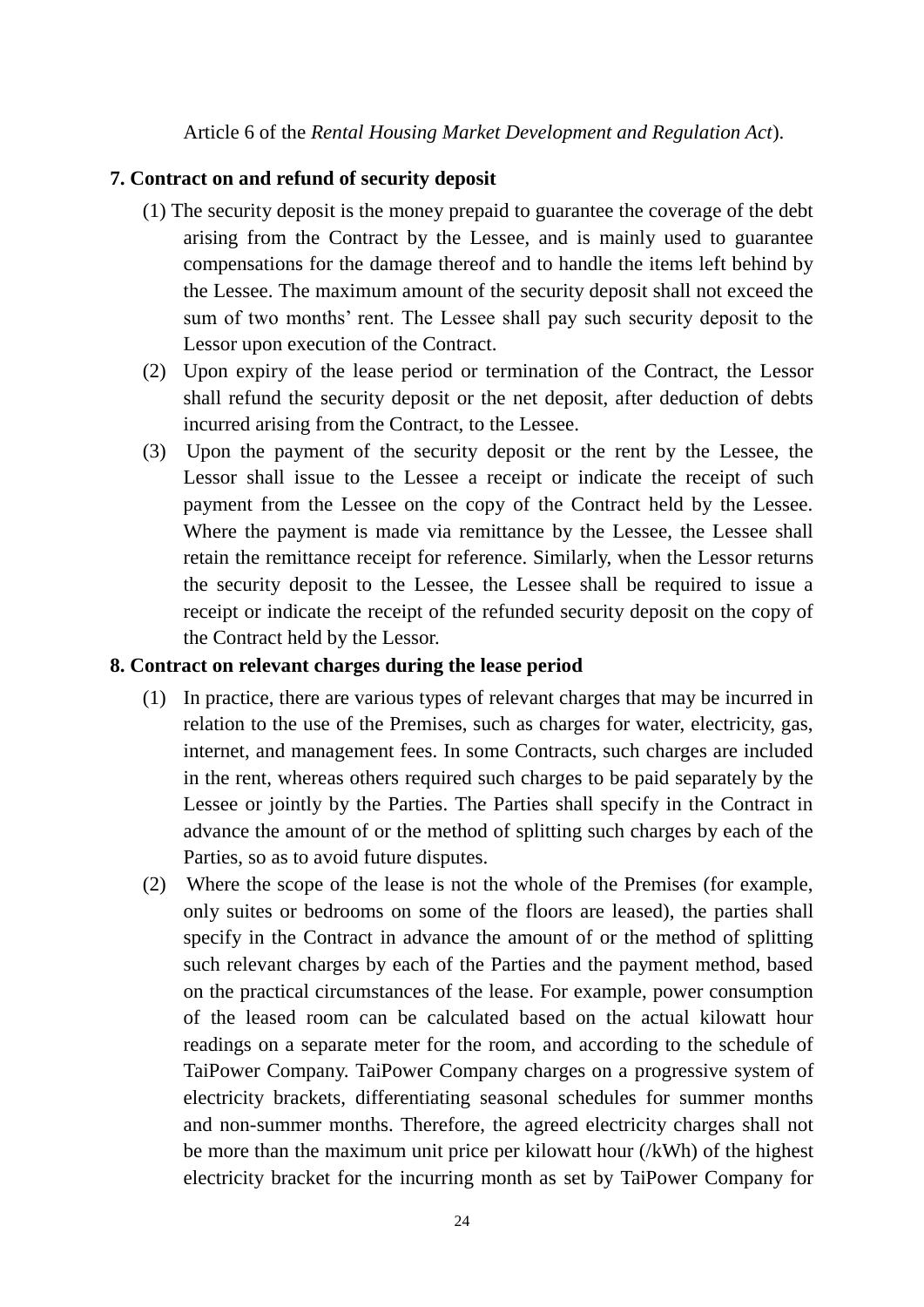summer and non-summer months. The summer months refer to the period from June 1 to September 30 each year, while the non-summer months refer to the time outside such range.

### **9. Restrictions on the use of the Premises**

- (1) The Lessee shall use the Premises or collect profits therefrom in the method as agreed upon, and shall abide by the rights and obligations as provided in the condominium regulations or any other stipulations set for the residents thereto.
- (2) The Lessee shall not, unless otherwise permitted by the Lessor, sublease the Premises, in whole or in part, for use by any third party. Where the Lessor permits the Lessee to sublease the Premises, the Lessor shall issue a "Letter of Consent on the sublease scope, the sublease period, and causes for termination of this Contract" (as shown in Attachment 2) to the Lessee who then shall present to the sublessee such proof of consent from the Lessor, so as to avoid future disputes and protect the Lessor's and the sublessee's rights and interests. (Paragraphs 1 and 2, Article 9 of the Rental Housing Market Development and Regulation Act)
- (3) Where the Lessee subleases the Premises, in whole or in part, the [Consumer](https://law.moj.gov.tw/ENG/LawClass/LawAll.aspx?pcode=J0170001)  [Protection Act](https://law.moj.gov.tw/ENG/LawClass/LawAll.aspx?pcode=J0170001) does not apply to the Lessee upon any disputes over the terms of the Contract or the lease, since the Lessee is not the ultimate consumer.
- (4) Residences leased with this Sample Contract shall not be used for business purpose; therefore, the Lessor may refuse a lessee who is registered as a company or business and the sales (tax) registration thereof.

### **10. Repairs and maintenance**

- (1) Where there are any damages to the Premises or auxiliary equipment, the Lessor shall be liable for such repairs, unless otherwise agreed by the Parties, applicable to customary practices, or such damages are attributable to the Lessee. Where the Lessor shall conduct necessary repairs and maintenance of the Premises, the Lessee shall not refuse the Lessor's requests.
- (2) The obligations of the Lessor concerning repairs and maintenance are to ensure that the Lessee can use the Premises or collect profits therefrom as agreed upon. If the Lessee adds anything to the Premises, the Lessor is not obliged to repair and maintain such additions (Reference to precedent of (63)-Tai-Shang-Zi No.[99] of the Supreme Court).
- (3) Where repairs and maintenance of the Premises and auxiliary equipment shall be borne by the Lessor, if the Lessor fails to repair such damages within time specified by the Lessee, the Lessee may carry out the repairs on one's own and request the Lessor for reimbursement of the costs incurred or deduct the costs from the rent as provided under Article 3 of this Contract.
- (4) The Parties shall verify whether there are any seepage or leakage in the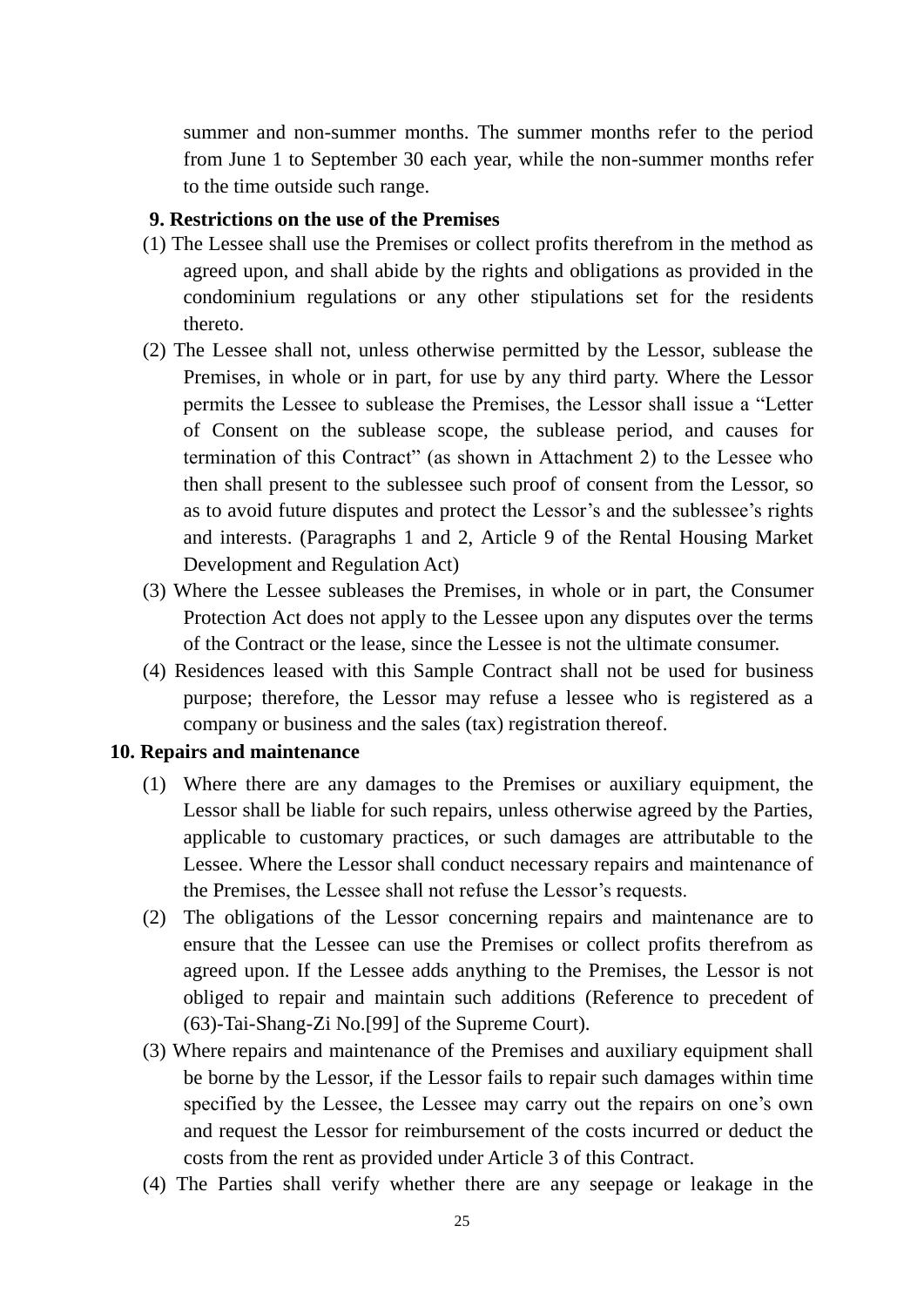Premises prior to handover of the Premises to the Lessee. If there are any seepage or leakage, the Parties shall reach an Contract on the method to address this issue (such as repairs by the Lessor before handover of the Premises, handover of the Premises as is, rent reduction, or repairs by the Lessee).

### **11.Interior renovation**

- (1) Where the Lessee requires interior renovation, approval shall be obtained from the Lessor and relevant regulations shall be observed to proceed with such renovation where no adverse effects shall be made to the structural safety of the original construction. Upon surrendering the Premises, the Lessee shall be liable for restoring the Premises back to their original condition, as agreed by the Parties to avoid disputes.
- (2) Where the Lessee's request for interior renovation is approved by the Lessor, the Lessee shall comply with relevant laws and regulations by entrusting an interior renovation company registered at and approved by the Ministry of the Interior. The so-called "relevant laws and regulations" include the Urban Planning Law, Fire Services Act, Building Act, etc. For example, carrying out an interior renovation of old Premises shall be handled in accordance with the provisions of Article 77-2 of the Building Act, while the following matters shall be observed:
	- ①The interior renovation of buildings for public use shall be reviewed and approved. However, the central competent authority shall be entitled to authorize the Association of Architects or other relevant professional technical organizations for such review and approval.
	- ②The construction materials shall meet the requirements of the Building Technical Regulations.
	- ③The renovation shall not hinder or destroy fire refuge facilities, fire equipment, fire zoning, and main structures.
	- ④The facilities for protecting people's privacy shall not be hindered or destroyed.
- (3) If any floor of a congregate residence, residence, or any residential unit (household) is divided into more than six occupancy units (excluding living rooms and dining rooms) or rooms that house more than ten beds, such use category belongs to H-1 group as specified in Article 2 of the "*Methods for building usage groups and usage change*", and the building falls into the so-called "buildings for public use" category in accordance with the *Building Act*. (Refer to the ordinance Tai-Nei-Ying-Zi-[1070803969] dated April 24, 2018 promulgated by the Ministry of the Interior.)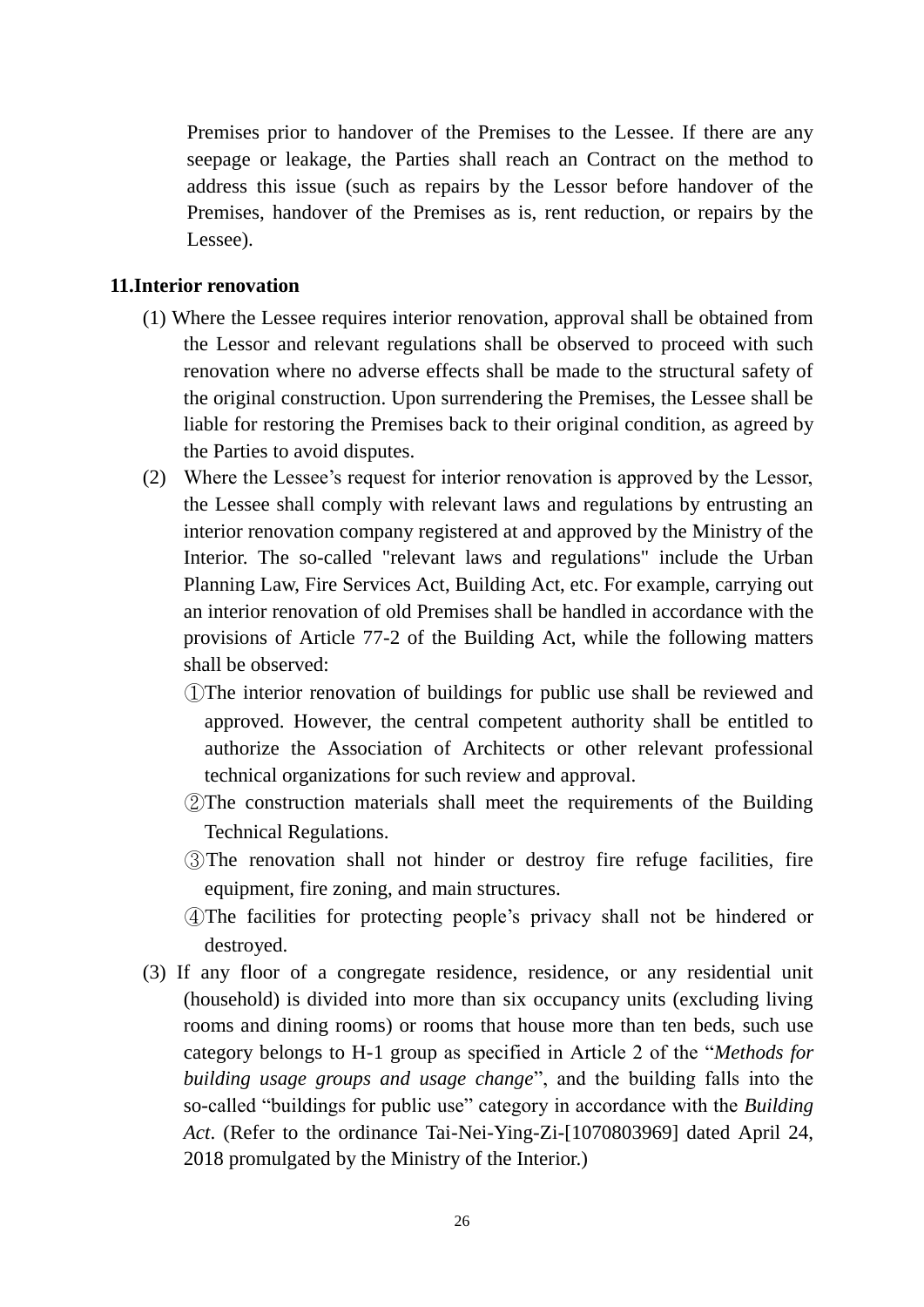### **12. Arbitrary termination of this Contract**

- (1) Where a definite lease period is set for a lease, the relationship between the Lessor and the Lessee shall cease to exist upon expiry of the lease period. Thus, when entering into the Contract, the Parties shall reach an Contract on whether early termination of the Contract during the lease period is allowed, as well as the liquidated damages therewith, so as to protect their own rights and interests.
- (2) With respect to a lease Contract with a definite lease period, if either party is allowed to prematurely terminate the Contract prior to the expiry of the lease period, the terminating party shall notify the other party in advance in accordance with Article 13 of this Sample Contract. Failure to notify the other party in advance as agreed while terminating the Contract straight, the terminating party shall compensate the other party liquidated damages in the amount up to one month's rent.
- (3) Notwithstanding the Contract of the Parties to forbid termination of the Contract, the Parties may still terminate the Contract if required by law or in case of de-facto incidents of the circumstances that allow termination of the Contract as set forth in Article 16 or 17 of this Sample Contract. Where no circumstances for termination of the Contract set forth in Article 16 or 17 of this Sample Contract are applicable, the Parties shall agree on the liquidated damages between themselves in the principle of contracting with free will.

### **13. Early termination of this Contract by the Lessor**

In order to ensure the livability and safety of the Premises, when recovering the Premises for reconstruction, the Lessor shall, in accordance with Article 16 of the Sample Contract, notify the Lessee in writing and provide specific evidence three months before the termination of Contract (such as the demolition permit issued by the competent construction authority, or the proof of waiving the demolition permit as stipulated in Article 78 of the *Building Act*), so as to ensure the Lessee's residential rights and interests.

### **14. Early termination of this Contract by the Lessee**

- (1) Where the Lessee is in need of long-term recuperation due to illness or accident, the Lessee shall be entitled to prematurely terminate the Contract in accordance with Paragraph 1 of Article 17 of the Sample Contract, provided the Lessee shall provide evidence (such as a diagnosis certificate issued by a registered medical institution proving that the Lessee requires more than six months of recuperation).
- (2) In accordance with the provisions of Article 6 of the Civil Code, if the Lessee passes away, the Lessee's successor shall be entitled to suggest early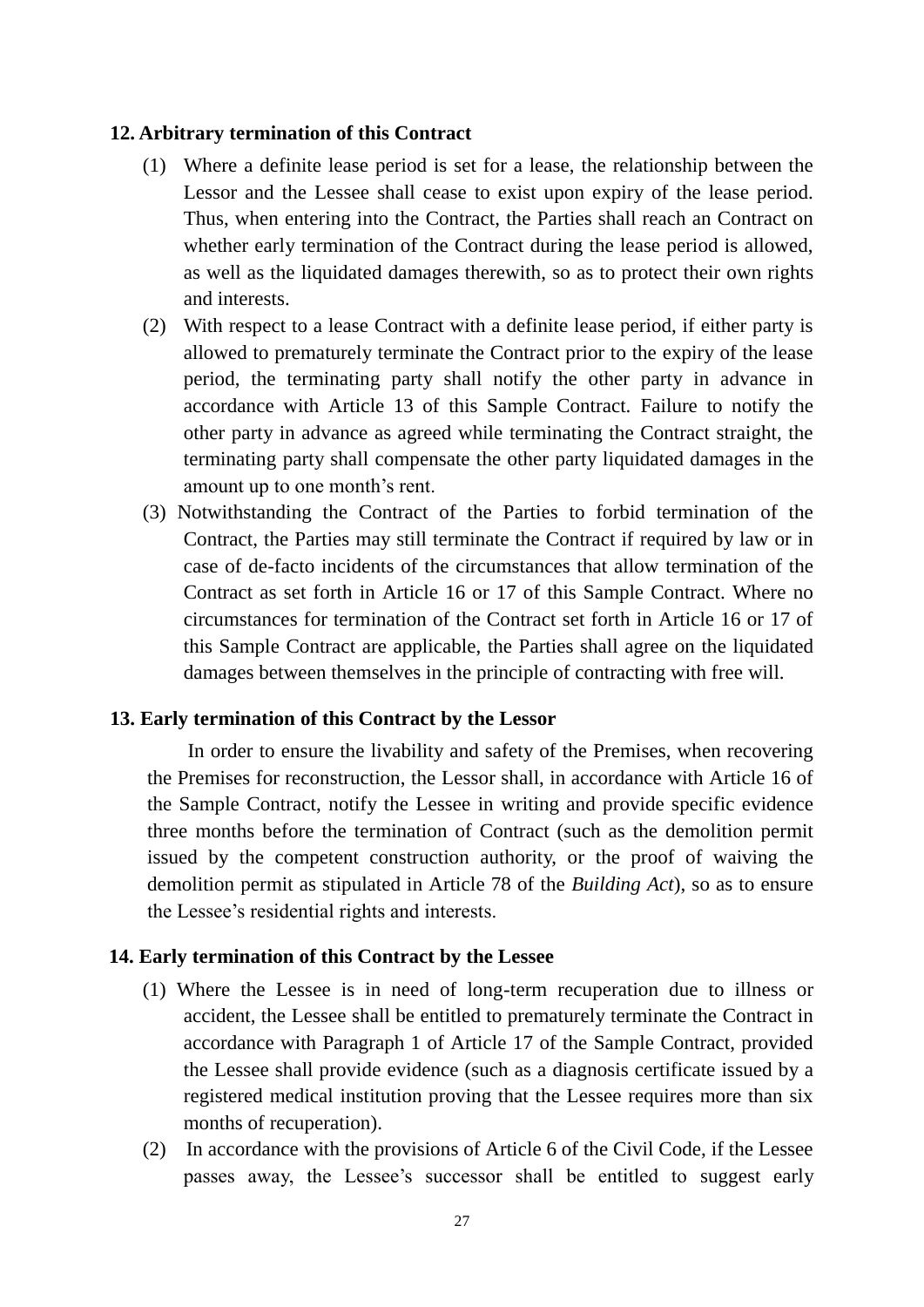termination of the Contract in accordance with Paragraph 3, Article 17 of this Sample Contract, if the successor does not need to use the leased Premises.

(3) Under the situation mentioned in Paragraph (2), the successor shall notify the Lessor in writing along with relevant evidence thirty day prior to the termination of the Contract.

### **15. Return of the Premises**

- (1) When the Lessee returns the Premises, if there is a list of auxiliary equipment or photographs taken earlier for reference, the Parties shall jointly inspect the Premises and equipment, item by item, to complete the return of the Premises.
- (2) Upon returning the Premises, if the Lessee fails to deregister the household registration of oneself and of other legal persons or organizations, the owner of the Premises shall be entitled to, in accordance with Article 16 of the Household Registration Law and other relevant provisions, apply to the household registration office or competent authority for deregistration or nullification of such household registration, with proof of nullification of lease.

#### **16. Settlement of doubts on the terms of Contract**

- (1) Notwithstanding the terms in this Sample Contract, the rights of the Lessee under the Consumer Protection Act shall not be affected.
- (2) Where any doubts arise from the terms of this Contract, interpretations shall be made in favor of the Lessee, in accordance with the provisions of Paragraph 2, Article 11 of the Consumer Protection Act. Where the Lessee subleases the Premises, the [Consumer Protection Act](https://law.moj.gov.tw/ENG/LawClass/LawAll.aspx?pcode=J0170001) does not apply upon any disputes over the terms of the Contract or the lease, since the Lessee is not using the Premises as the ultimate consumer.

### **17. Settlement of consumer disputes**

- (1) The Parties agree to handle consumer disputes arising from the Contract in the following manners:
	- ① To apply for conciliation in accordance with the Regulations of Governing Establishment and Conciliation by Committees on Real Estate Dispute Conciliation at Municipality/City/County Levels.
	- ② In accordance with Articles 43 and 44 of the Consumer Protection Act, the Lessee shall be entitled to make a complaint to the Lessor, consumer advocacy groups, or consumer service centers. If the complaints has not been properly responded to, a further complaint with the consumer ombudsmen of the municipal governments or the county (city) governments can be made. If the consumer complaints are still not properly responded to, mediation can be made with the consumer dispute mediation commission of the municipal governments or the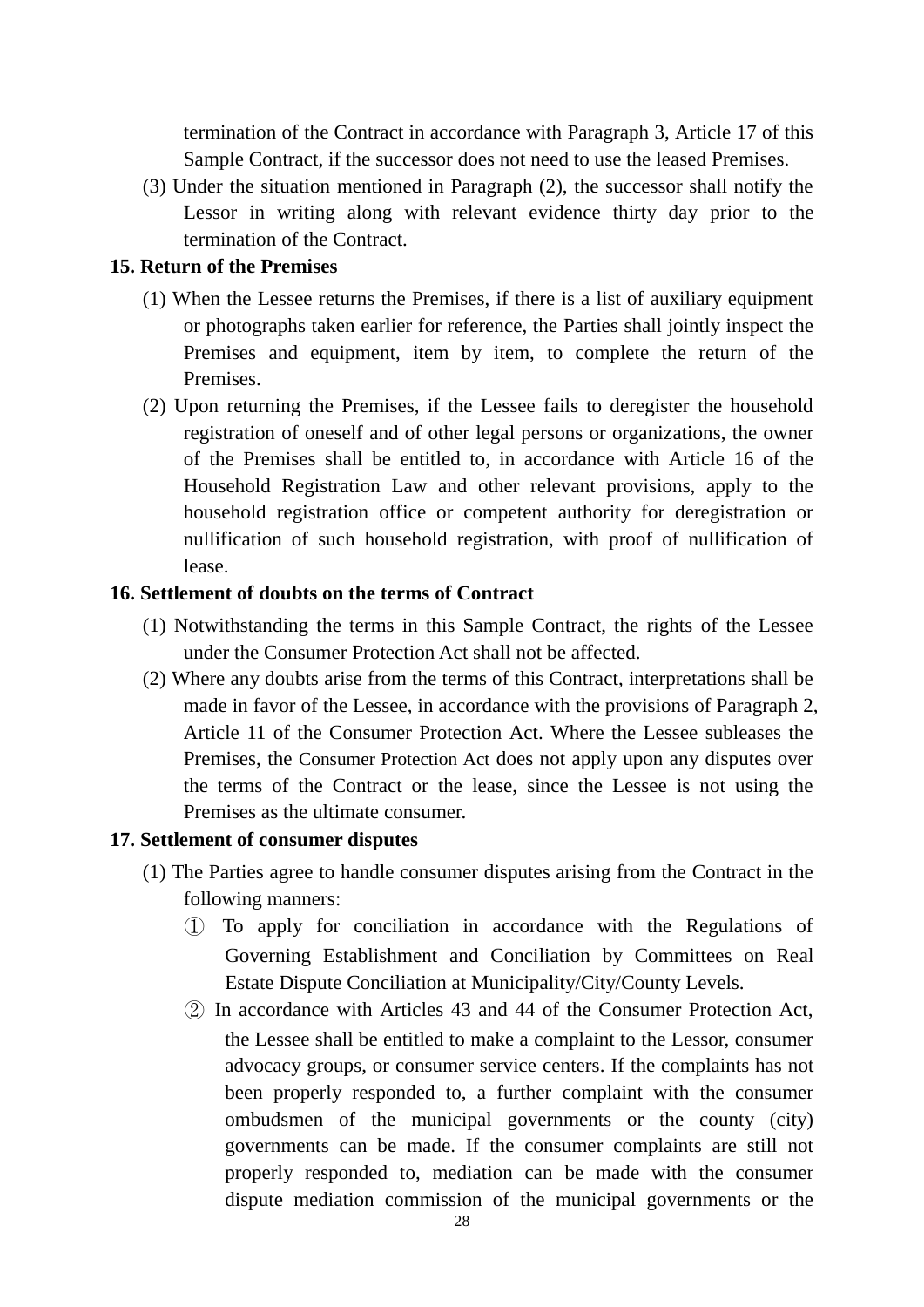county (city) governments.

- ③ According to The Township and County-Administered City Mediation Act to apply the mediation committees for mediation.
- ④ In accordance with Articles 403 and 404 of [Taiwan Code of Civil](https://law.moj.gov.tw/ENG/LawClass/LawAll.aspx?pcode=B0010001)  [Procedure,](https://law.moj.gov.tw/ENG/LawClass/LawAll.aspx?pcode=B0010001) to apply the court for initiating the mediation.
- ⑤ In accordance with the provisions of the Arbitration Law of ROC, to apply for the arbitration.
- (2) The civil mediation approved by the court shall have the same effect as a binding judgment under the civil litigation; A mediated agreement by the arbitrator has the same force and effect as that of an arbitral settlement agreement; The arbitral award shall, insofar as relevant, be binding on the parties and have the same force as a final judgment of a court.

Related URLs for handling disputes outside the litigation are as follows:

① Appeal and mediation system of the Consumer Protection Committee, Executive Yuan:

https://appeal.cpc.ey.gov.tw/WWW/Default.aspx/

② Inquiry platform for Alternative Dispute Resolution (ADR): <http://adrmap.judicial.gov.tw/>

### **18. Effects of the Contract**

To protect private rights and avoid disputes, the Parties shall exercise due caution when entering into the Contract. It is in the Parties' interest to request a notary public to prepare a notarial certificate or certification document over the juristic acts or facts about the private rights involved.

### **19. Retention of copies of the Contract by each party**

- (1) When entering into an Contract, the Parties shall carefully review the terms of the Contract, affix their signatures, seals, or fingerprints, indicate their permanent and mailing addresses, and provide their ID numbers or ID supporting document numbers. This Contract shall be made in duplicate, with the Lessor and the Lessee each holding one original copy. Where there is a guarantor involved, this Contract shall be made in triplicate, with the Lessor, the Lessee, and the guarantor each holding one original copy.
- (2) Where the Contract is over two pages, the Parties shall affix seal on the perforation, to avoid the possibility of page replacement. Where there are any changes made to the content of the Contract, signature or seal shall be affixed on the spots where such change is made, so as to safeguard the rights and interest of the Parties.

### **20. Confirmation of the identity of the Parties**

(1) The Parties' identities shall be confirmed with such identity documents as ID